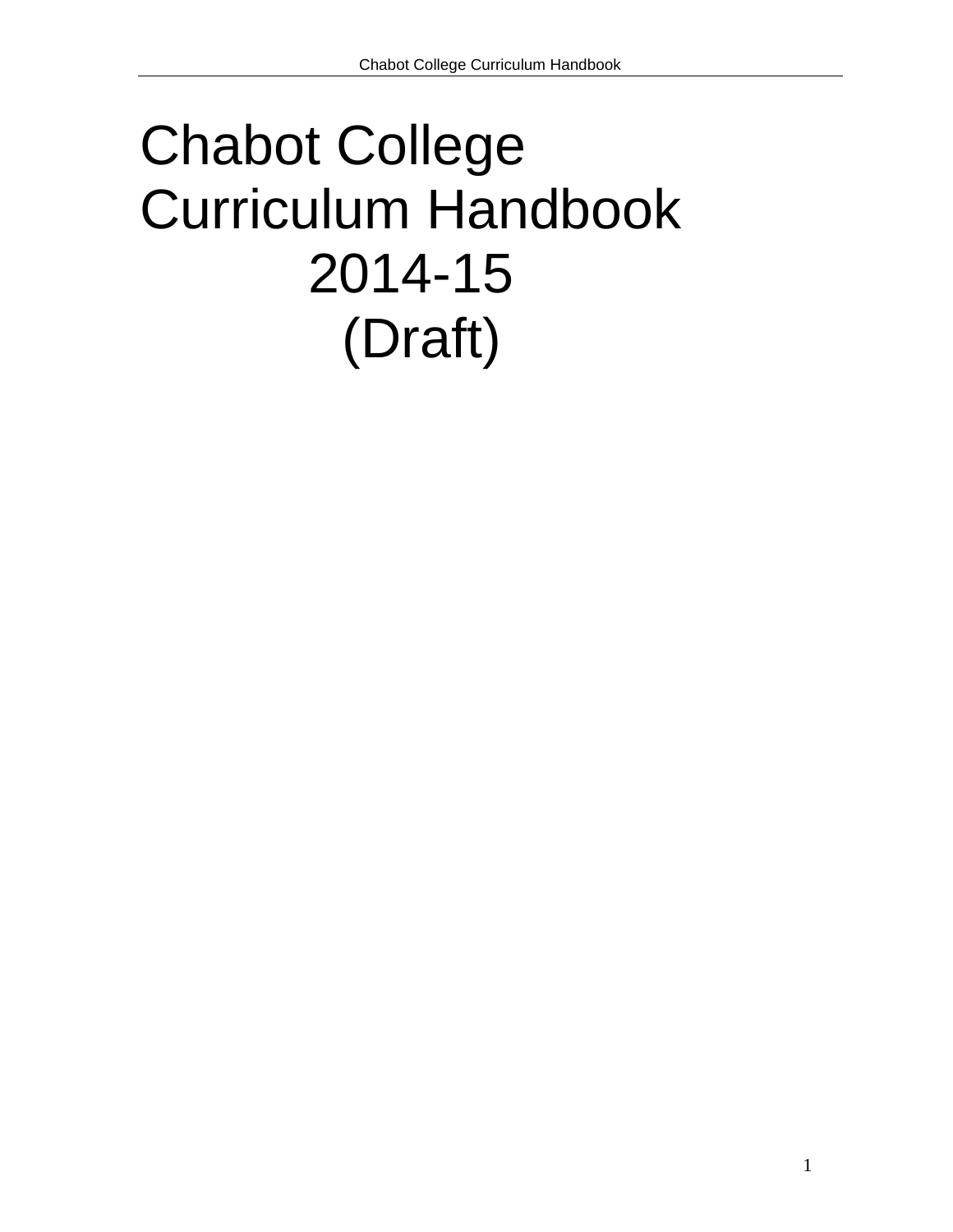# **TABLE OF CONTENTS**

Draft Contents Outline:

- 1. Charter and Membership of the Curriculum Committee
- 2. Curriculum Review process at Chabot
- 3. Putting Together a Proposal
- 4. Reviewing a proposal
- 5. Appendix
- 6. Resources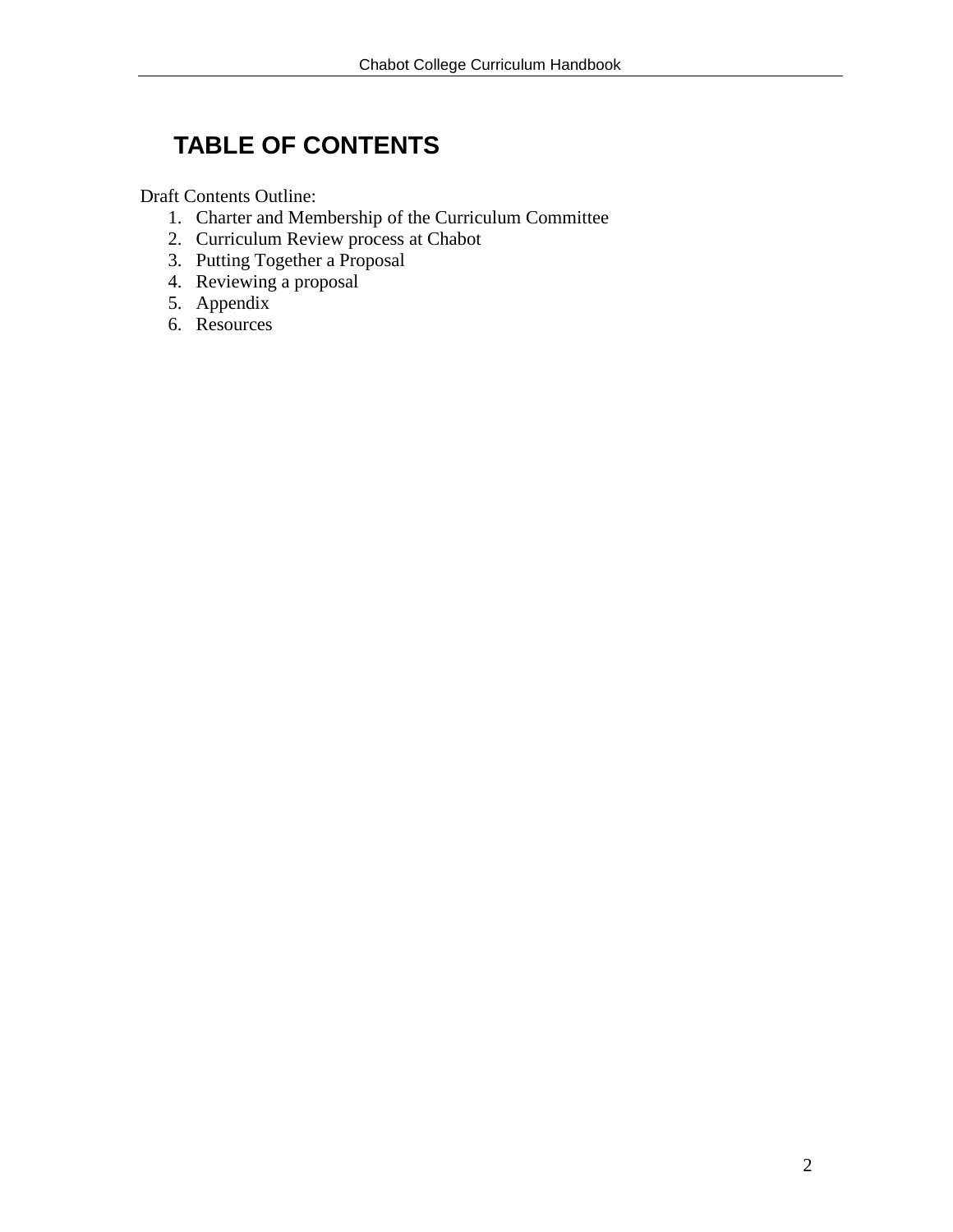# **1.The Curriculum Committee**

# **1.1 Committee Charge and Charter**

Charge

- Apply Title 5 and Board policies in review of course and program proposals.
- Recommend and oversee the development of new courses and programs.
- Recommend course outlines of record and new program applications for those courses and programs.
- Recommend requirements for the associate degree and certificate programs to the Academic Senate for approval.
- Recommend and oversee course proposals for transmittal to CSU and UC to meet General Education Breadth and IGETC requirements.
- Recommend prerequisites, co-requisites, and advisory preparation for courses and programs to the Academic Senate for approval.
- Recommend and oversee courses taught by distance learning.
- Assist the Office of Academic Services with the development of the catalog and class schedules.
- Recommend and oversee regulations and policy for Distance Education.

# **Membership:**

Membership of the Curriculum Committee is not open, however its meetings are; and interested parties are encouraged to be present and contribute to the items under discussion when recognized by Curriculum Committee Chair. Keeps and posts minutes on the web. For meeting dates, time and location go to: [www.chabotcollege.edu/curriculum](http://www.chabotcollege.edu/curriculum)

- Chair: A faculty member appointed by Academic Senate.
- Members:
	- o Administration (3): ices (Ex-officio).
		- Vice President of Academic Serv
		- Dean of Counseling (Ex-officio).
		- Dean appointed by President (Ex-officio).
	- o Academic Senate (\*): One representative selected from each Academic Division (Recommended by Academic Divisions, Library, and Counseling. Approved by the Academic Senate).
	- o Faculty Association (1):
	- o Classified Senate (2):
		- **Transcript Evaluator (Ex-officio).**
		- **Articulation Technician (Ex-officio).**
	- o Associated Students (1): Appointed by Associated Students.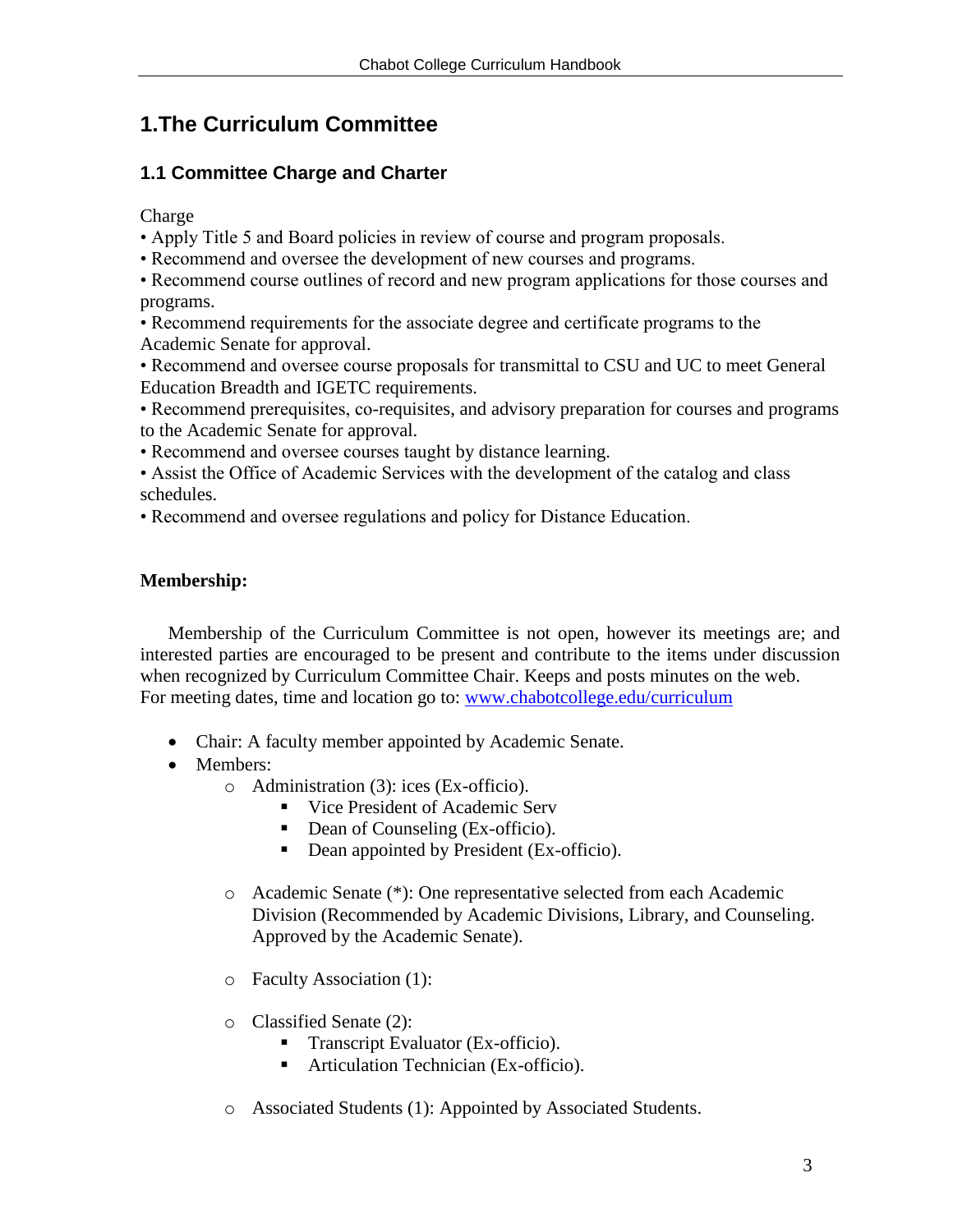# **1.2 Roles of Division Representatives**

As a Division Representative you are expected to…

- Be knowledgeable of Title 5 regulations as pertaining to curriculum under the division your represent.
- Act as communication liaison between your division and the Curriculum Committee.
- Be knowledgeable of the resources available for curriculum development, both on the Chabot web site and state curriculum resources.
- Be knowledgeable of the necessary details for preparation of a curriculum proposal using CurricUNET.
- Within your division act as the primary resource person for new curriculum proposals and communicate this information to the Curriculum Chair.
- Review and approve proposals from your division before they enter the CurricUNET approval process.

# **1.3Responsibilities of the Chair**

- Serve as a resource for faculty and administrators regarding curriculum and CurricUNET issues
- Prepare agendas for Curriculum Committee meetings
- Plan, organize, and preside over Curriculum Committee meetings
- Set calendar of Curriculum Committee meetings
- Refer issues to the Curriculum Committee for discussion and consideration
- Provide curriculum training for faculty and orientation for new committee members
- Attend college and district committees as appropriate
	- o PRBC
	- o Academic/Faculty Senate
	- o SLOAC
	- o COOL
	- o District Curriculum Council (currently not meeting)
- Attend local and state curriculum meetings as appropriate
	- o Particularly the annual Curriculum Institute
- Keep informed of curriculum standards, including Title 5, Chancellor's requirements, ASCCC good practices, and accreditation
- Oversee development of new and revised curriculum, including new course proposals, course modifications, course deletions, new and modified program proposals, and prerequisite reviews
- Coordinate/liaison with Articulation Officer on curriculum-related matters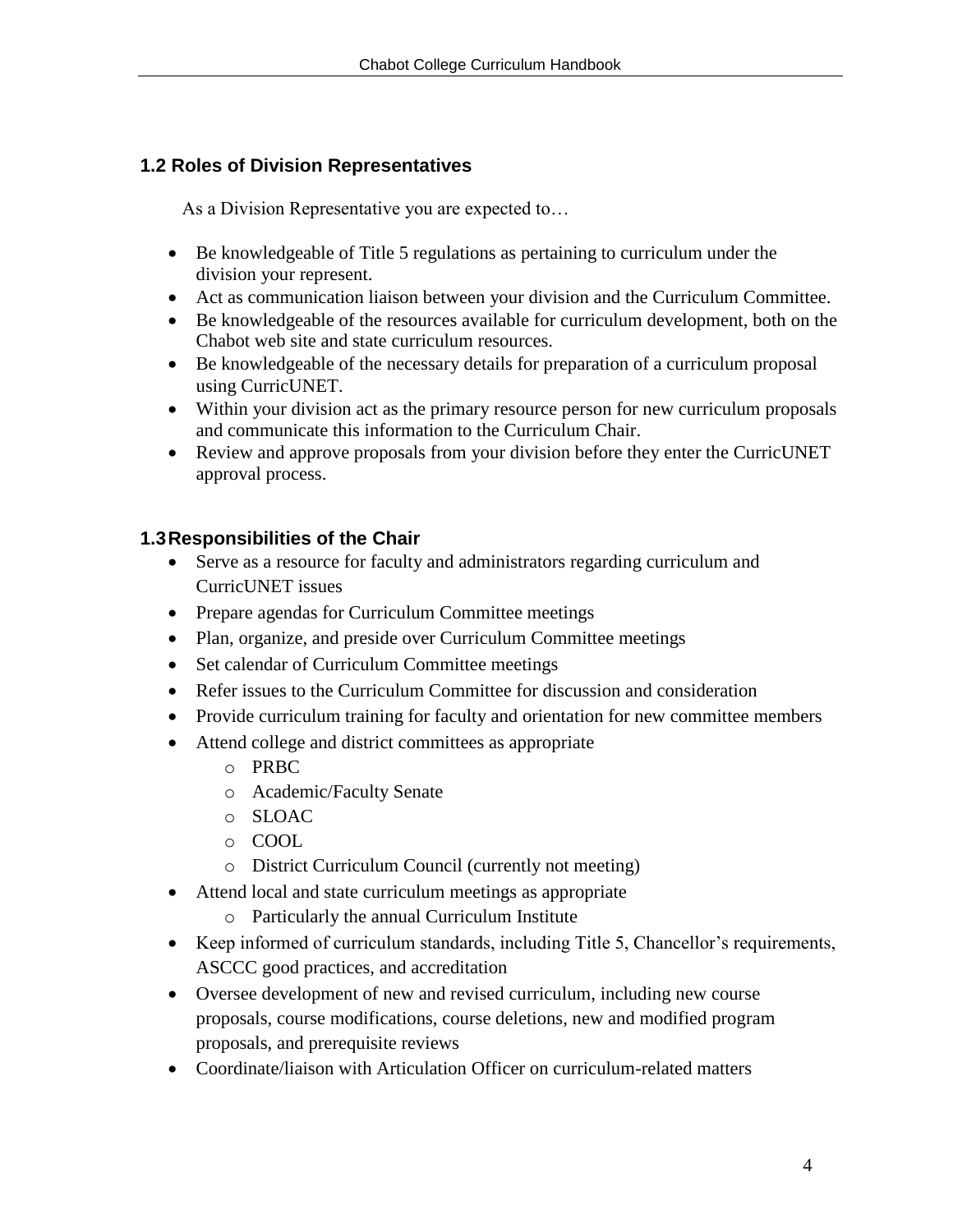- Coordinate/liaison with the Vice President of Academic Services on curriculumrelated matters
- $\bullet$

# **2. Curriculum at Chabot**

# **2.1Introduction**

The course outline of record is the primary guidance document for faculty who will teach and for students who will take a course. It is the basis upon which a syllabus is prepared. It provides guidance to the library in terms of what resources are needed to support a course. It must meet Title 5 requirements (state Education Code statute). It provides guidance to the college concerning resource impacts. It is used by evaluators to determine whether and how a course will transfer to other institutions. Your proposal may impact existing offerings in your own and other divisions as well as other programs, degrees, or certificates. As your proposal is prepared and evaluated, all these factors and impacts are considered.

# **1.1 Kinds of Proposals**

The content of a proposal may include one or more of the following:

- Program
- Certificate or degree
- Course

A variety of actions may be proposed:

- Deletion
- Revision
- New

The curriculum process recognizes that the combination of action and content of a proposal can be differentiated into three "categories" or levels of impact to the curriculum.

- **Major**: major impacts require review and acceptance by the committee. Actions that fall into this area include:
	- o major change in Catalog Description, Objectives, or Content which alters the need or justification for the course or calls into question the ability of the course to meet standards in Title 5 or the *Curriculum Standards Handbook*.
	- o change in units and hours
	- o changes in number of repetitions
	- o changes to credit/no credit status
	- o changes to prerequisites
	- o changes to delivery mode (distance education, for example)
	- o offering a course in experimental status
	- o determination of imminent need to initiate expedited approval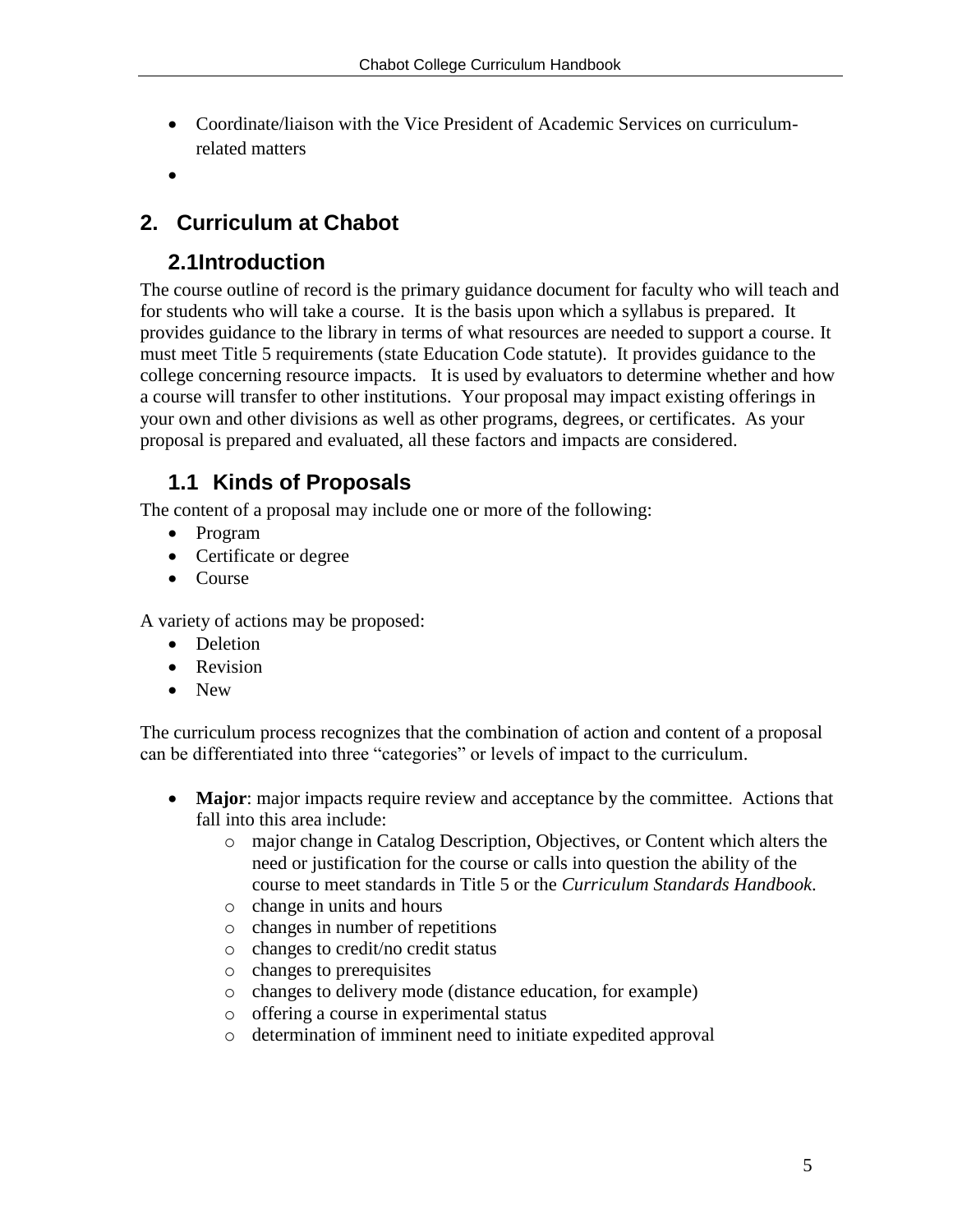- **Minor**: minor impacts can be accepted by the committee without discussion. Actions that fall into this area include:
	- o minor, non-substantive changes in Catalog Description, Objectives, or Content
	- o change in course number (within college policy),
	- o change in course title
	- o add/drop from an Associate degree or certificate program (must continue to be of two-year or less duration)
	- o add/drop from the Associate degree general education list
- **Informational:** are simply accepted by the committee and do not require a vote. Actions that fall into this area include:
	- $\circ$  changes in term length (as long as the Carnegie relationship is maintained),<sup>1</sup>
	- o changes in the Text and/or Instructional Materials,
	- o changes in the sections on Methods of Instruction, Assignments, or Methods of Evaluation (as long as these changes are minor and continue to enable students to meet objectives and fully cover the stated content), and
	- o addition of a focus area to a special topics course list for the next letter in the sequence.

# **1.2 Steps in the Curriculum Process at Chabot College**

Please see Figure 1 for a flow chart of the process. The key to a successful proposal is starting early and staying on top of your process! Take the time to consult with colleagues in your discipline, in your division, within the college (Articulation Officer and divisions whose classes and programs may be affected by your proposal), and at Las Positas College. Take the time to review similar courses at other institutions and to consult the guiding documents provided in our reference list, most specifically, relevant sections of Title 5.

## *Getting Ready: 12-8 weeks (or more) in advance*

- Read this document carefully. Proposals need to be prepared significantly in advance of the actual date when a proposal is discussed with the Curriculum Committee. You may need to prepare your proposals in the spring or begin work before classes begin in the fall in order to make submission deadlines.
- Review the guidelines for a Course Outline of Record (COR) in Section 2.
- Start thinking about your proposal:

 $\overline{a}$ 

- o Determine your goals for the course or program you are proposing.
- o What student, institutional, community needs is the course or program addressing?
- o Do other courses fulfill these needs? If so, why are you proposing this course?

 $<sup>1</sup>$  In some cases, term length changes may affect pedagogy. For example, condensing</sup> a semester length course to two weeks or an exclusive Saturday format would trigger the need for review of course structure. See more detailed information starting on page X.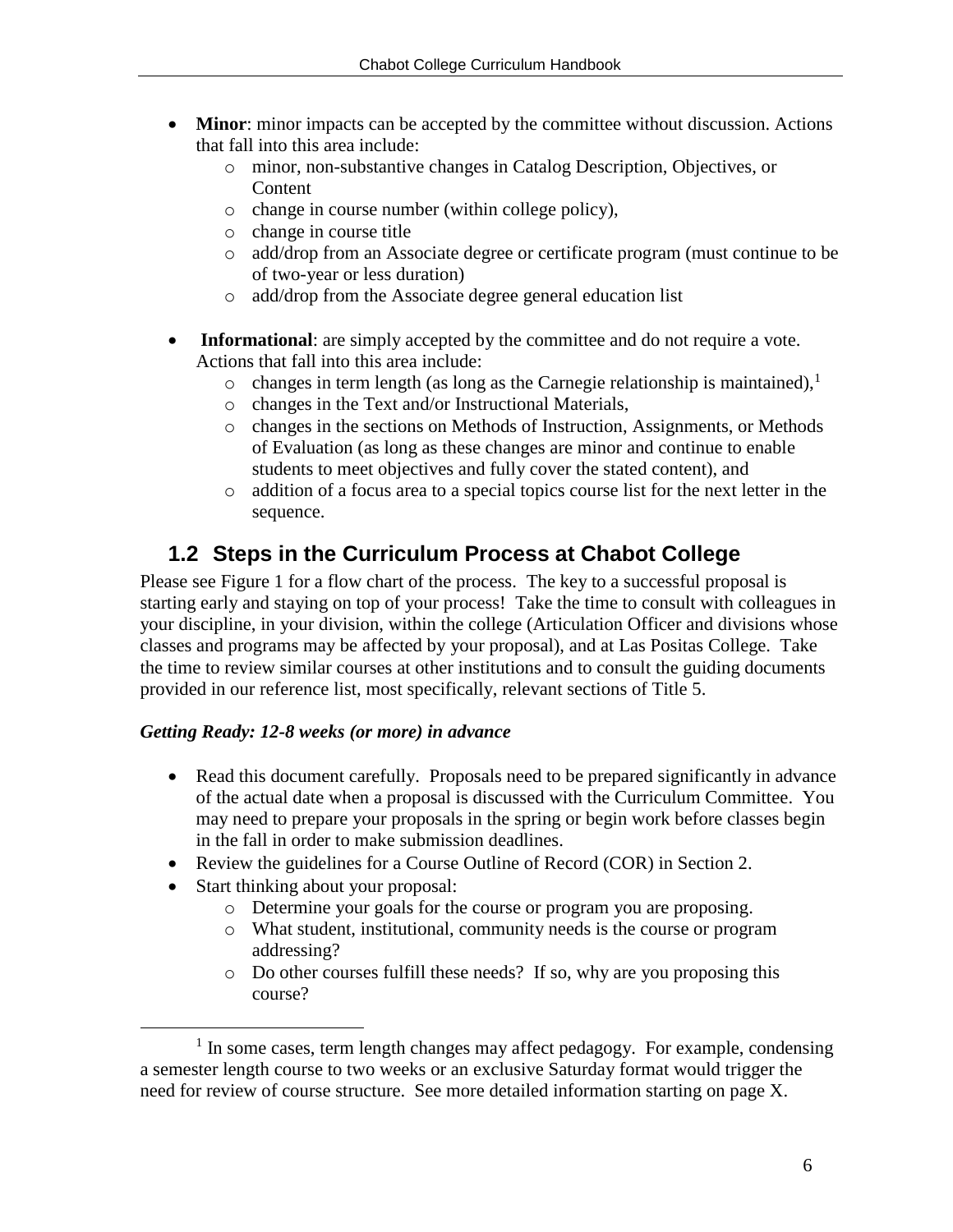- o What degree requirements do you want the course to fulfill?
- o What will be the expected outcomes students need to achieve? Given the competencies of the target population, the time, and the resources, are the outcomes feasible?<sup>2</sup>
- o What information, process, attitudes, and values constitute the content of the course or program? How are content elements related to specific expected student outcome for the course or program?
- o What kinds of learning activities and materials will you use?
- o What criteria will you use to evaluate the adequacy of the students' progress and achievement? What instruments or procedures will you use to collect evidence of students' progress and achievement?
- Faculty members should consult with faculty in their areas and in other disciplines impacted by their proposals, both at Chabot and LPC. For information on LPC discipline representatives, contact the Los Positas Curriculum Committee. Include advisory committees and others as appropriate. Let them know your ideas; work through concerns. Differences and concerns should be resolved by faculty, with support from the deans, prior to presentation to the Curriculum Committee.
- New programs or degrees will require an application to the state. Research what information your application will required and begin collecting that information. (See Appendix A).
- Associate Degrees for Transfer (AA-T's and AS-T's) will need additional information. A consultation with the Articulation Officer will be helpful.
- Develop a draft course outline or program page. Share that draft with other faculty in your discipline, both here at Chabot and at Las Positas, in related or affected disciplines. Inform disciplines that may be impacted by your proposal. It is your responsibility to identify these disciplines and to communicate with them.
- Consultations are necessary with the Library and the Articulation Officer. If you intend to offer the class in distance education modalities, completing the distance education process is needed.
- Complete a Statement of Rationale including an Abbreviated Course Description for the *Class Schedule,* and the balance of any additional forms needed to assemble a complete Curriculum Presentation Packet.

# *Begin CurricUNET process: 6 weeks in advance*

 Enter your course outline into CurricUNET. See Appendix B for guides on using CurricUNET. You division representative and the curriculum committee chair can also help.

# *Submit Proposal in CurricUNET: 4 weeks in advance*

 $\overline{a}$ 

<sup>2</sup> Diamon, Robert H. *Designing and Assessing Courses and Curricula,* San Francisco, Jossey-Bass Publishers, 1998.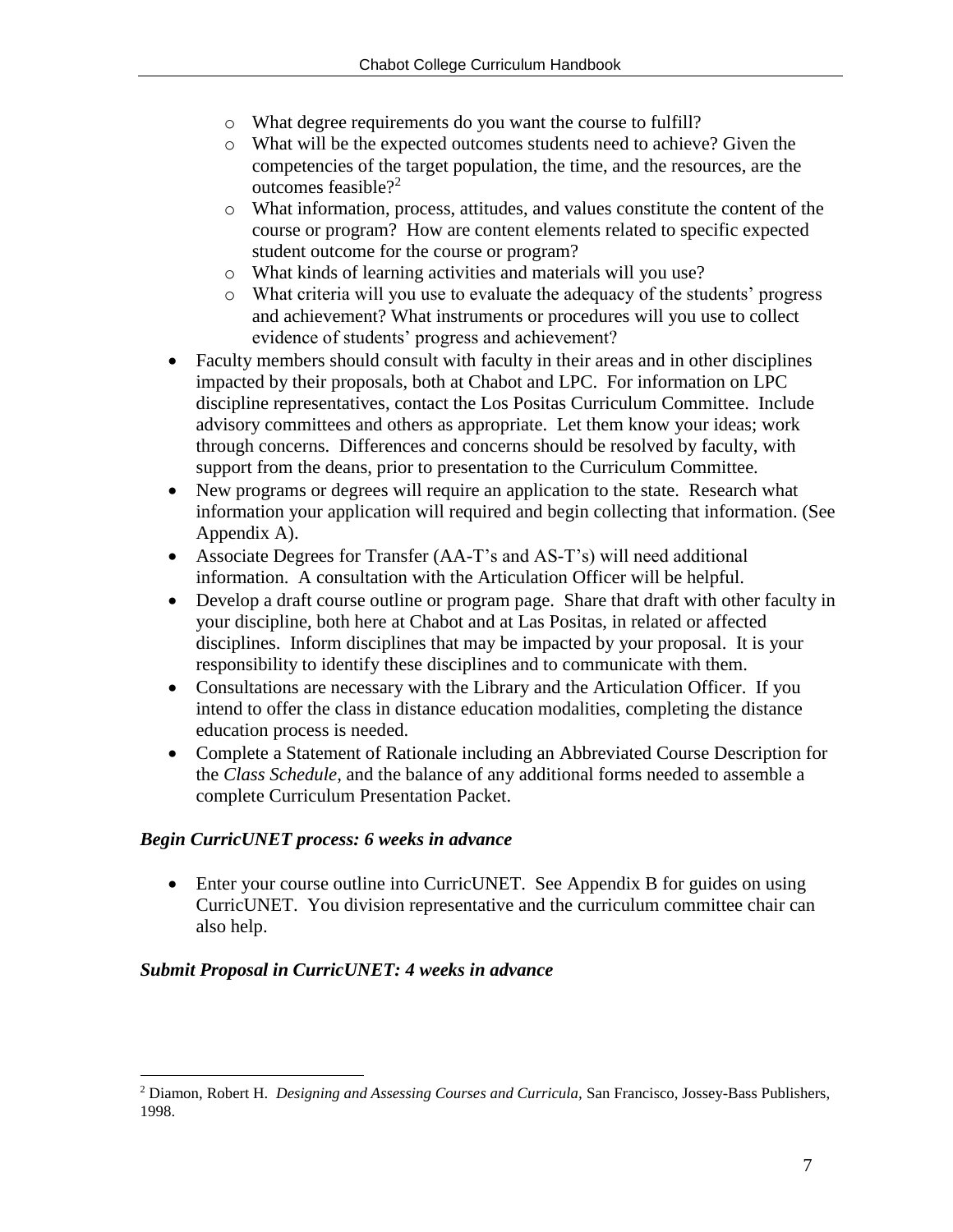After all of the required information has been entered into CurricUNET, you must submit the proposal. Note that after this point, you will **not** be able to make changes unless the proposal is returned to you in CurricUNET.

## *Proposals Launched by Division Dean in CurricUNET: 2 weeks in advance*

- Proposals are officially Launched into the CurricUNET approval process after approval by the following people:
	- o Division dean
	- o Division curriculum representative
	- o Division SLOAC representative
	- o Las Positas faculty member (for shard courses/programs only)

# *Presentation Date*

• Present the proposal to the Curriculum Committee on the specified date. For most weeks during September, October, and November, a division will present. From year to year, a rotating schedule is used to balance the pressure of presenting early with the relative freedom of presenting late. If possible, extremely minor changes/corrections will be made during the presentation, so as to avoid any further processing.

# *Completion: One week later*

 Within one week after the presentation date, agreed-upon changes to the proposal must be made and submitted via CurricUNET. The committee may request that substantially changed pages be resubmitted to the Curriculum Committee members at the meeting immediately following the presentation. The last week in the semester also may be used (at the committee's discretion) to process substantially revised proposals. If proposals cannot be revised and resubmitted to the committee in a timely way, the proposal may need to be tabled until the next curriculum cycle (next year). When approved, your proposal will be integrated into the College Catalog, posted on the college website, and become the reference for the course or program. The College Catalog is only printed every other year, and an addendum is printed in the "off" year, so it may take up to two years for your new program to appear in the catalog. Articulation of your course to UC, CSU, and IGETC will take an extensive period of time, and **until the Articulation Officer is notified of the approvals, courses may not be noted as transferable**, except as an elective. Program proposals must be forwarded to the state as soon as possible.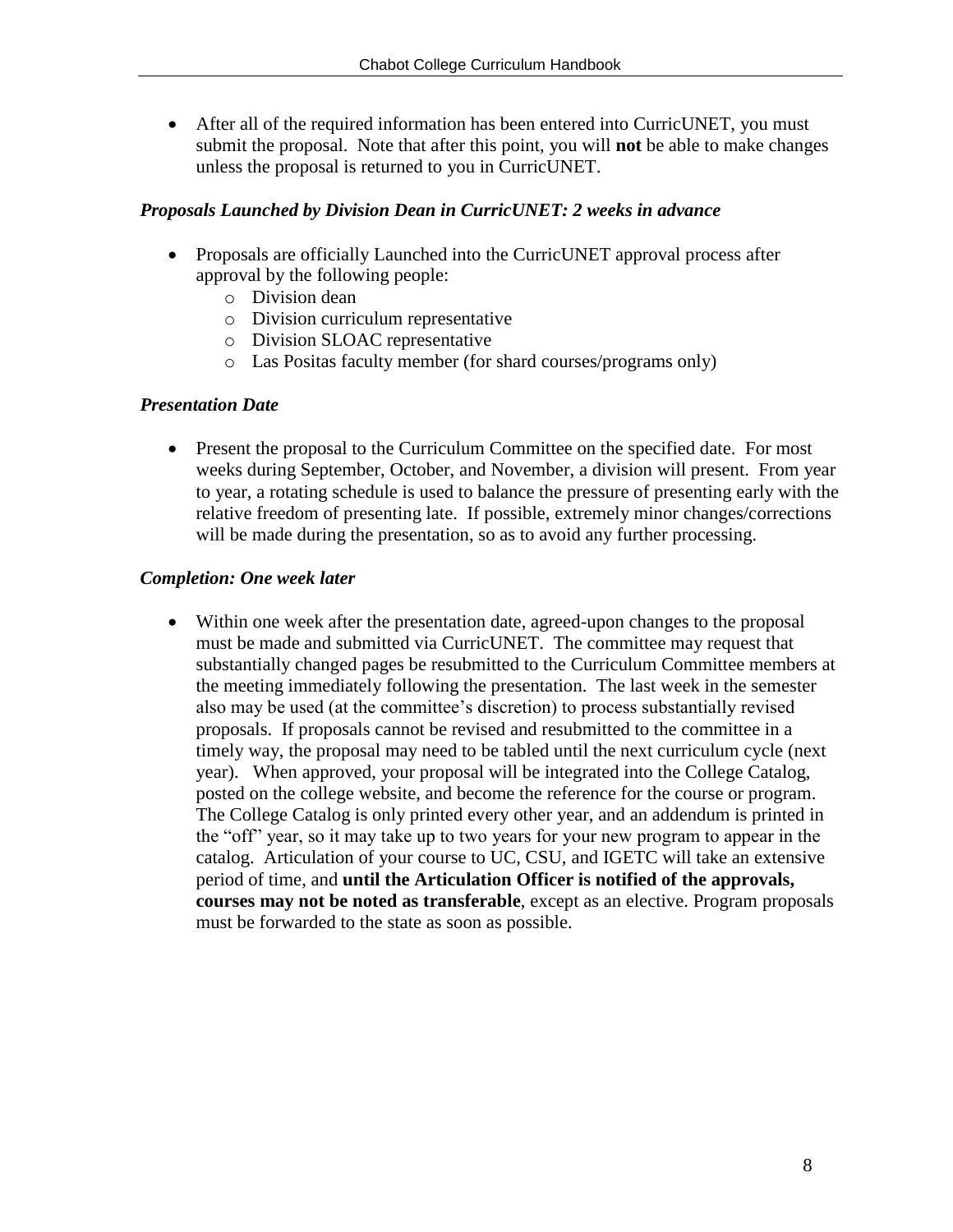Figure 1: Chabot College Curriculum Process



**Chabot College Curriculum Workflow**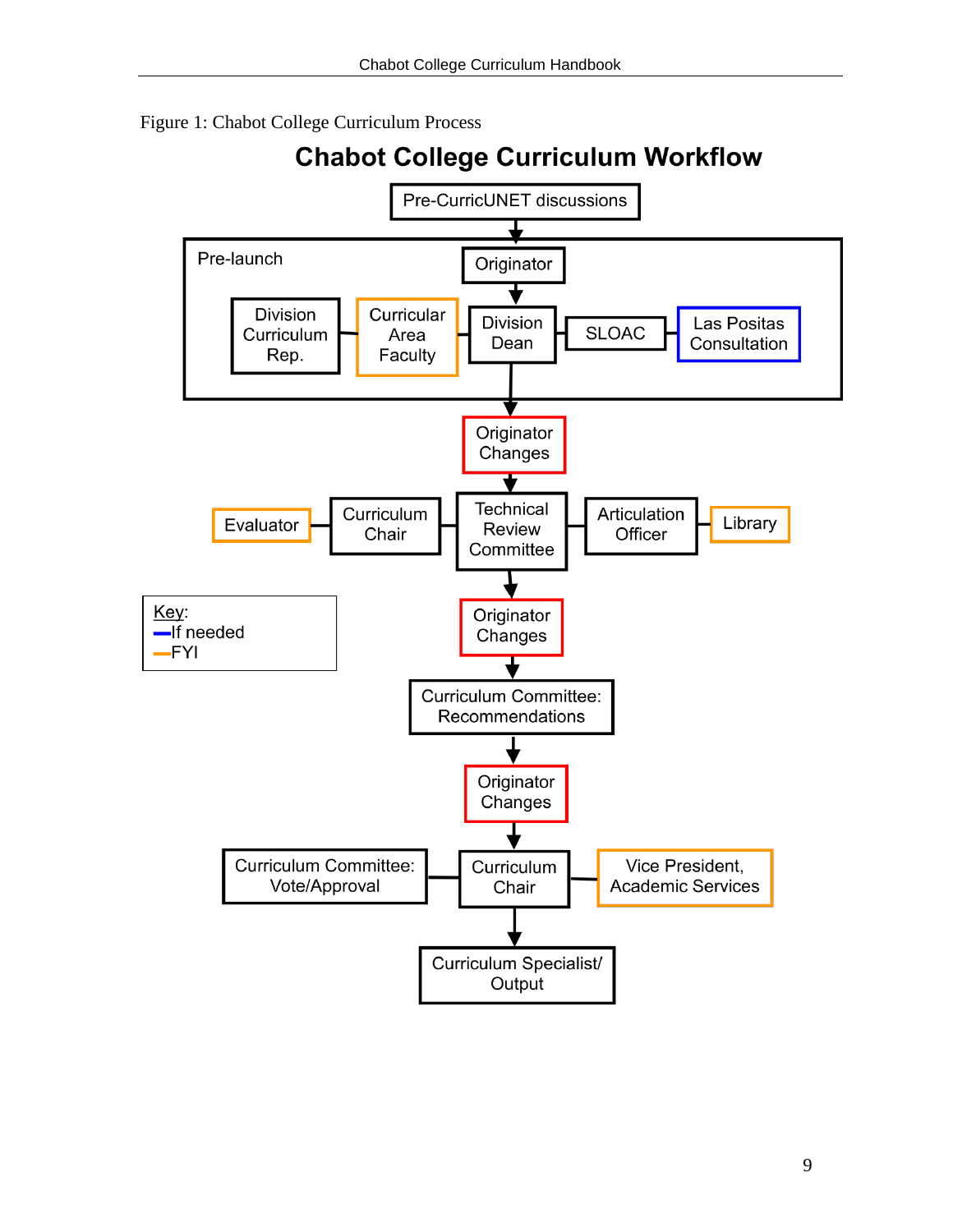# **Description of Chabot College Curriculum Workflow Presentation**

- Pre-CurricUNET discussions: any conversations with colleagues regarding the course/program.
- Proposing faculty input proposals, which then go to the first level of review. Changes may be requested/made at this level:
	- o Division dean (approval required)
	- o Division curriculum representative (approval required)
	- o Division SLOAC representative (approval required)
	- o Las Positas Consultation (approval from a designated discipline colleague at LPC; required only for courses with shared rubric and number)
	- o Curricular Area Faculty (FYI notification)
- Once the dean, curriculum rep, and SLOAC rep (and LPC colleague if needed) approve the proposal, it is *Launched* into CurricUNET.
- The proposal goes the next level of review. Changes may be requested/made at this level:
	- o The Technical Review Committee Chair (approval required)
	- o The Articulation Officer (approval required)
	- o The Curriculum Chair (approval required)
	- o Evaluator
	- o Library
- The next level of review is review and discussion by the Curriculum Committee. Changes may be requested/made at this level.
- After review, the Curriculum Committee will vote/approve (the Committee will vote on the proposal, with the chair tabulating votes and giving final approval in CurricUNET to the course). At this point the Vice President of Academic Services receives FYI notification of the approval.
- Lastly the proposal goes to the Curriculum Specialist for final output to the state.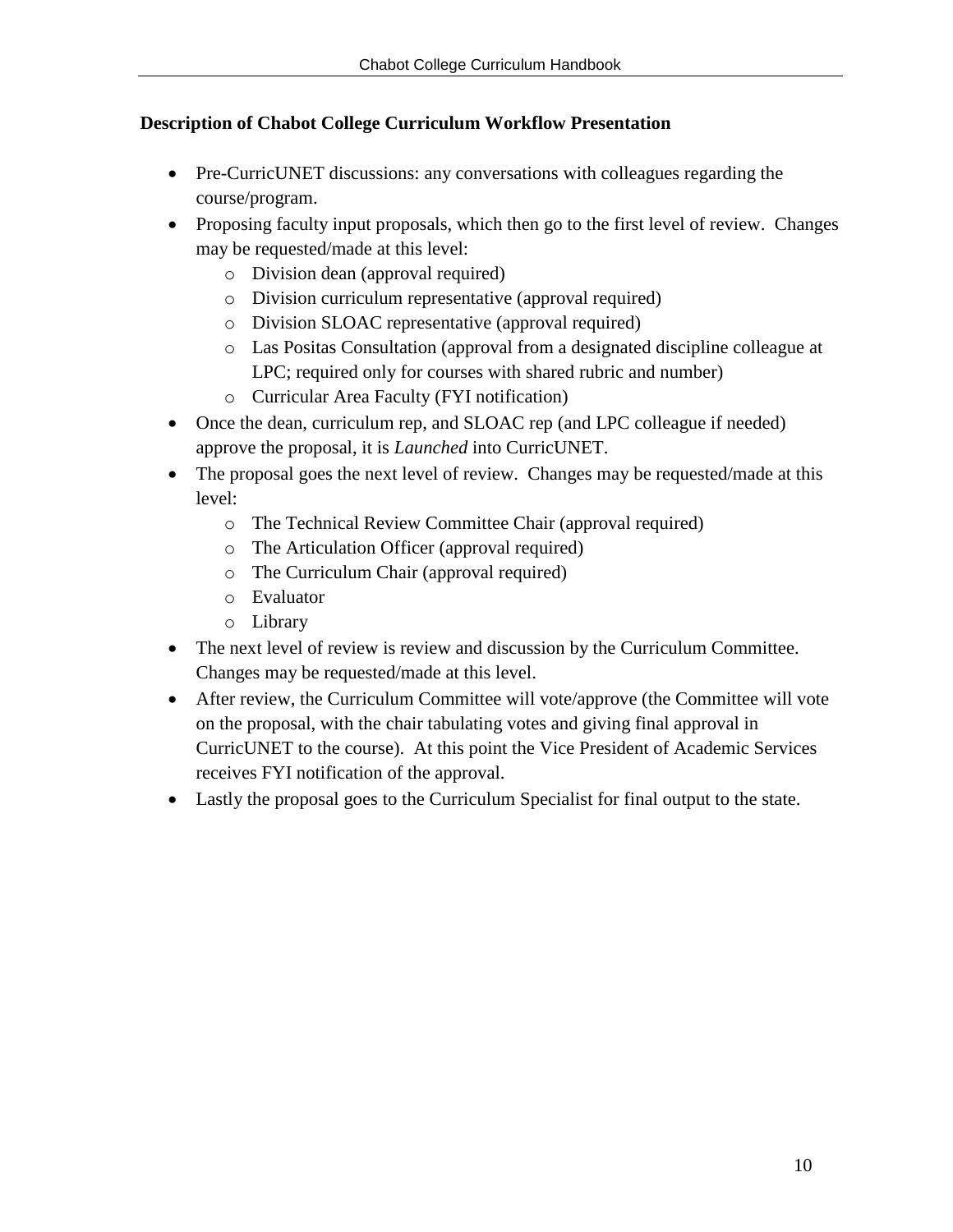• Putting Together a Proposal

The following material is an amalgamation of material from the State Chancellor's Office (in Times Roman) interspersed with Chabot College Curriculum Committee prepared text that provides local practice and philosophy (**in Verdana**).

# **2.4 Statement of Rationale (the cover page)**

The elements of the Statement of Rational reflect requirements from a variety of state standards and guidelines, which provide the defense (or rationale) for the course. The state has established key critieria:

- All courses should be appropriate to the mission of the community college system, as defined in California Education Code § 66010.4.
- The outline must clearly state the course's role in the fulfillment of a degree, certificate, transfer, or other need.
- How the course relates to, or differs from, similar courses should be distinguished.
- The primary course purpose must be clearly stated to allow evaluation of objectives.
- New career technical and transfer programs place external research requirements on demonstrating need for these programs and courses.

The need statement should establish the role of the course in the major programs or general education areas in which it is designed to serve. If it is a standalone course, not part of a program, its role in the college's curriculum should be explained. In particular, this rationale should point out the reason that existing courses do not meet this identified need and clearly distinguishes the role of the proposed course from that of similar courses.

Courses and programs must be reviewed periodically. Vocational courses are reviewed every two years and all other courses are reviewed every six years. As a consequence, throughout your proposal the review date is identified. You may use a single statement of rationale for multiple course deletions or textbook changes (copies of the affected CORs must be attached).

Our practice is to also identify a number of other elements, including the general status of the course and type of proposal in the *Statement of Rationale (Tables 1 and 2)*. In completing the rationale, the course rubric, number, and title are specified. In the "A" section, you specify what your proposal entails. ALL new proposals and revisions will require articulation, even the most minor of changes. In the "B" section, you provide your defense of the course. In the "C" section, you specify the grading option: letter grade or PASS/NO PASS. In section "D" you indicate who has participated in the consultative process. In the "E" section, you provide the impact of the proposal on college resources, and, if necessary, affirm that your new program proposal is ready to forward for state approval. Finally, you provide the abbreviated course description for the class schedule. Many faculty tend to make the catalog description and the class schedule description identical. This is not required.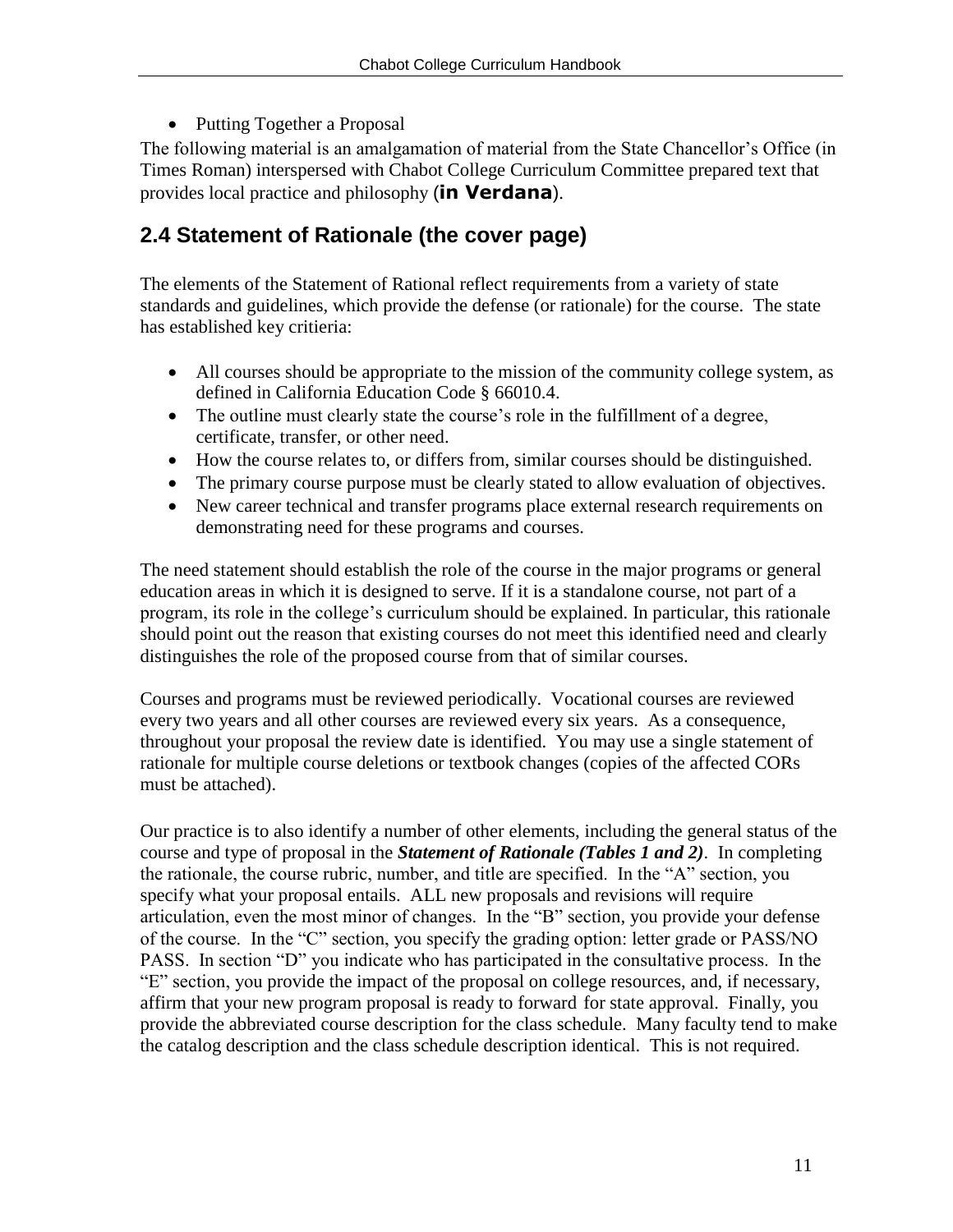The course identification specifies the rubric (or discipline). However, there are areas where multiple disciplines share content, courses in film and welding, for example. If a course you are proposing crosses disciplines, a consultation with other disciplines is necessary. Moreover, the state guidelines are helpful in understanding the ramifications when courses are cross-listed or specified as *interdisciplinary*.

- The discipline(s) to which this course will be assigned to must be determined.
- Proper assignment of a course to discipline(s) ensures that faculty with the appropriate expertise will teach the course.

This assignment helps describe the course by classifying it in a discipline (e.g., History 103 is clearly a history course and would be assigned to the History discipline) and also indicates what academic and occupational (if it is for a non-master's degree discipline) preparation is needed to teach the course. … some courses are cross-listed … meaning a faculty member meeting the minimum qualifications of *either* discipline would be able to teach the course. Some courses can also be listed in the *Interdisciplinary* discipline, which is the combination of two or more disciplines---the faculty member must meet the minimum qualifications of one of the disciplines listed for that Interdisciplinary discipline **and** have preparation in each of the other disciplines listed for the Interdisciplinary discipline.

Finally, the proposal must specify whether the course is a degree-applicable credit course or a nondegree-applicable credit course, or the course is not for credit. Faculty should be aware that there are differences in how the college is compensated for courses. Ultimately, curriculum decisions must be made for the benefit of the student; however, sensitivity to revenue impacts is appropriate.

There are seven standards for approval that apply to degree-applicable credit courses, of which four apply to nondegree-applicable credit courses. *Grading policy, units, intensity,* and *prerequisites and corequisites* apply to all credit courses. *Basic skills requirements, difficulty* and *level* apply to degree-applicable credit courses only. These standards are the criteria by which the developer's intention to ensure quality will be assessed for college or pre-college level instruction. *Intensity, difficulty,* and *level* are not reflected as discrete elements in the course outline of record but rather these standards are met within the totality of the course outline.

For degree-applicable courses, *difficulty* calls for critical thinking, understanding and application of concepts at the college level and *intensity* sets a requirement that *most* students will need to study independently, possibly for periods beyond that of the total course time defined by the unit(s). The outline should build the case that students will be required to study independently outside of the class time (*intensity*). Reading, writing and other outside assignments qualify to fulfill both "study" time as defined in the credit hour and the "independent study" required to demonstrate *intensity*. The course developer who creates a course based solely upon laboratory/activity or lecture time with no designated outside study time (e.g., students are in the class all 48 hours per unit) will still need to demonstrate a depth and breadth of student learning that requires student effort beyond class time. The *level* standard requires college level learning skills and vocabulary.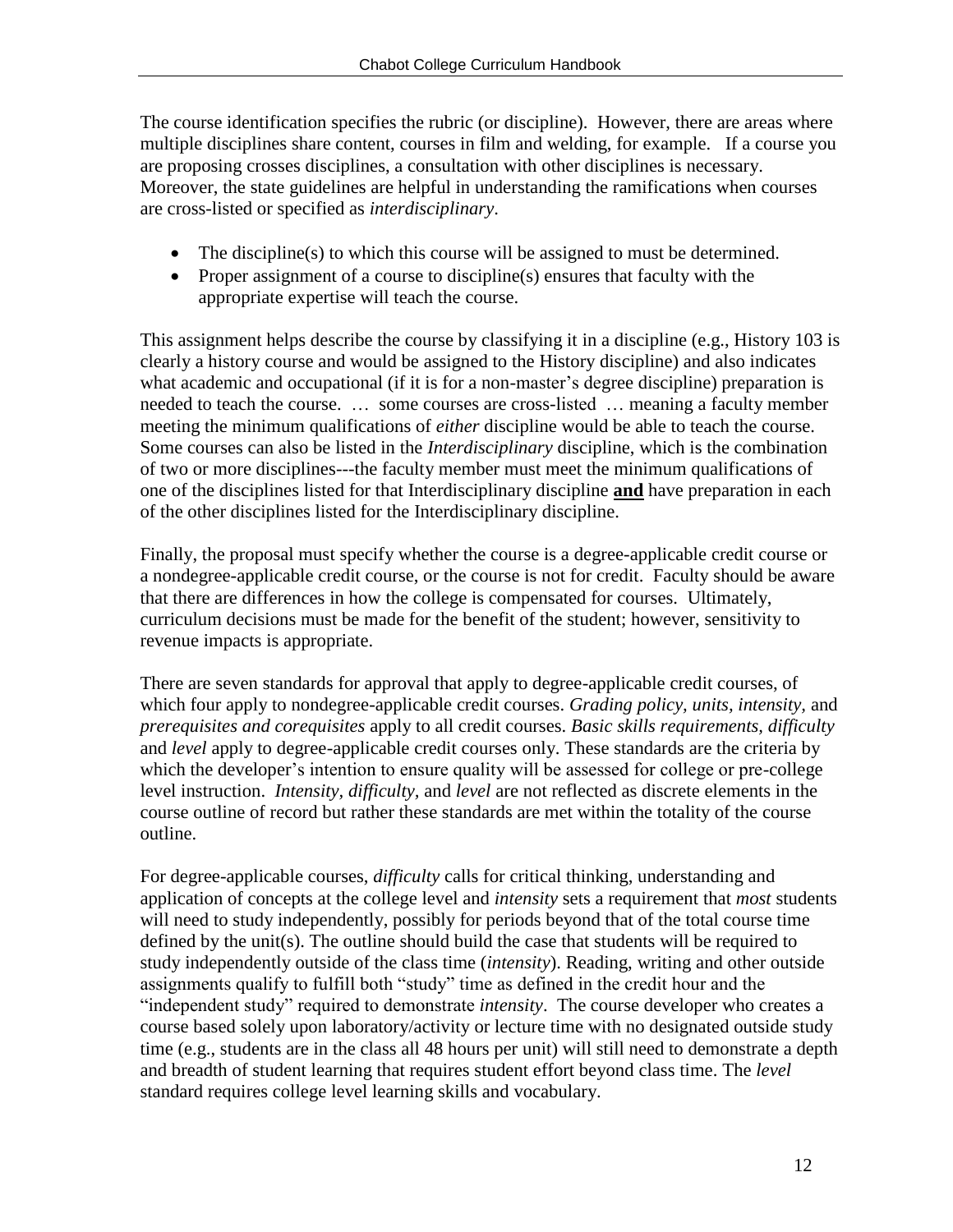For nondegree-applicable credit courses, the *intensity* standard requires instruction in critical thinking and refers to the preparation of students for the independent work they will do in degree-applicable courses, including the development of self-direction and self-motivation. The *level* standard is also not required for nondegree-applicable courses, but factors such as the *units* standard should reflect course workload variations appropriate to the developmental level of the students. And nothing prohibits a nondegree-applicable course from having elements that do meet these two standards.

There is one standard for approval for noncredit courses, which is a broader standard that places the burden upon the curriculum committee for determining that the level, rigor and quality is appropriate for the enrolled students.

# **2.4Course Outline of Record (COR)**

The sections of the Course Outline of Record also reflect requirements from a variety of state standards and guidelines (Tables 3 and 4).

Also note that a course outline of record is recognized as a contract between the college and the student containing the requirements and components of the course, whereas a syllabus describes how the individual instructor will carry out the terms of that contract through specific assignments.

The major sections are as follows: Catalog Description, Prerequisite Skills, Expected Outcomes for Students, Course Content, Methods of Presentation, Assignments and Methods of Evaluating Student Progress, Textbooks (Typical), and Special Student Materials. A few notes about Chabot practice with regard to these sections.

 Catalog Description: provide the key information a student needs to know about the course and to differentiate it from other courses in the discipline. Use brief phrases. This description begins with the course number and name, and its repeatability (see below). Any special requirements (not expected by the average student) that could present a logistical or financial barrier to students should be specified; for example, note if your course requires field trips or a personal set of golf clubs or a digital camera. Pre- or corequisites or other advisories must be stated, as are the units (number of hours of lecture and/or laboratory), its transfer status, and the contact hours.

Determining hours may be one of the most challenging aspects of writing your proposal. Here is some background information on Carnegie units, again provided by the Academic Senate for California Community Colleges (with slight edits).

# **CARNEGIE UNIT**

The relationship between hours of student work and units earned is known as the Carnegie formula. As specified in Title 5, it is: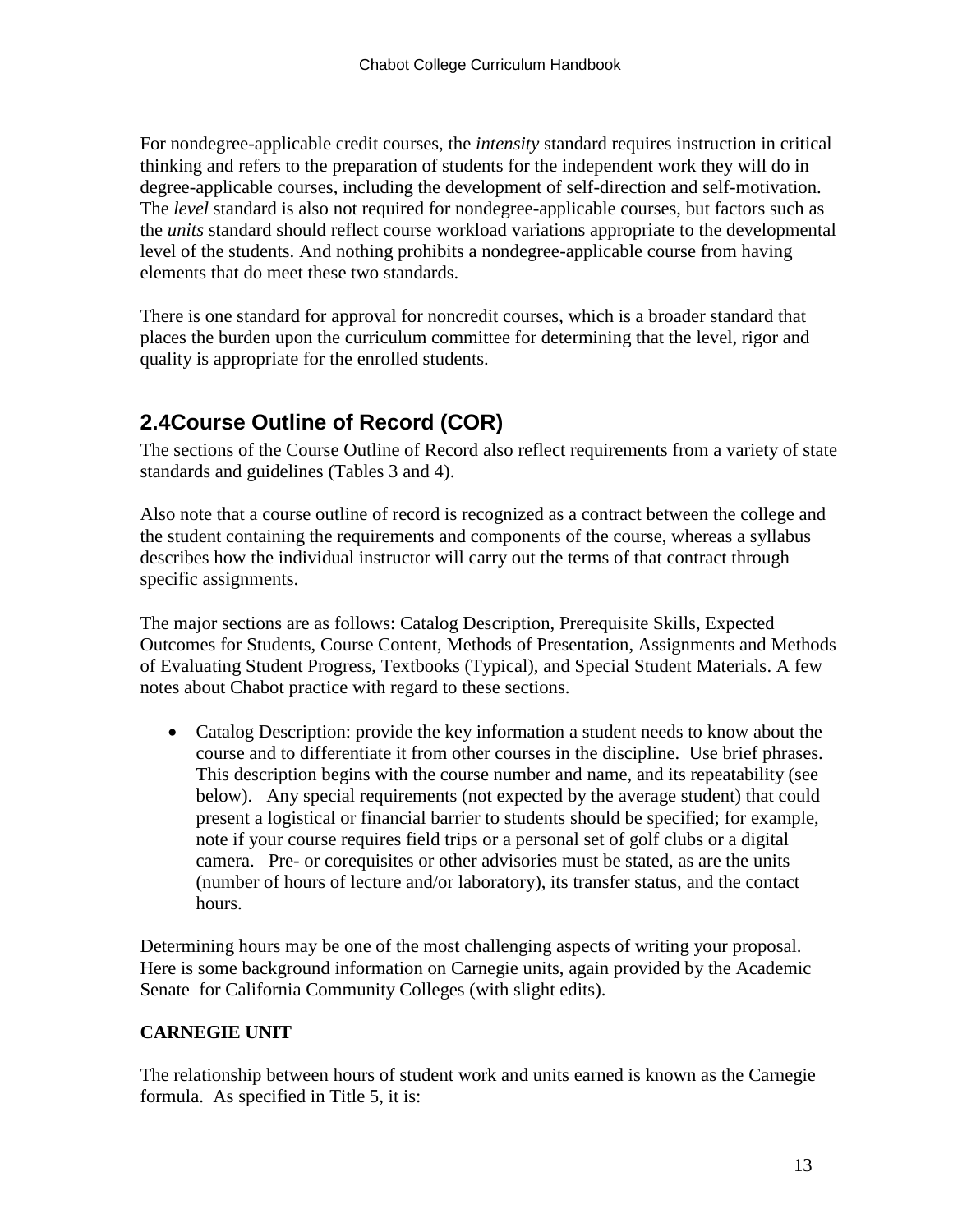Units. The course grants units of credit based upon a relationship specified by the governing board between the number of units assigned to the course and the number of lecture and/or laboratory hours or performance criteria specified in the course outline. The course requires a minimum of three hours of student work per week, per unit, including class time and/or demonstrated competency, for each unit of credit, prorated for short-term, laboratory, and activity courses.

Notice that the regulation requires the Board of Trustees to adopt a policy specifying the relationship between units and lecture and/or lab hours or performance criteria. The total is to be three hours of student work per week over a full semester to earn one unit, but those hours maybe earned in a variety of settings. The relationship between hours and units is further delineated in Title 5:

One credit hour of community college work is approximately three hours of recitation, study, or laboratory work per week throughout a term of 16 weeks. Where a term is more or less than 16 weeks, more or less than one credit hour shall be allowed in the same ratio that the length of the term is to 16 weeks.

For work experience courses, the relationship is that one unit of credit is earned for each 75 hours (paid) or 60 hours (unpaid) of work experience activity within a semester, as stated in Title 5 :

(a) One student contact hour is counted for each unit of work experience credit in which a student is enrolled during any census period. In no case shall duplicate student contact hours be counted for any classroom instruction and Cooperative Work Experience Education. The maximum contact hours counted for a student shall not exceed the maximum number of Cooperative Work Experience Education units for which the student may be granted credit as described in section 55256.5.

(b) The learning experience and the identified on-the-job learning objectives shall be sufficient to support the units to be awarded.

(c) The following formula will be used to determine the number of units to be awarded:

(1) Each 75 hours of paid work equals one semester credit or 50 hours equals one quarter credit.

(2) Each 60 hours of non-paid work equals one semester credit or 40 hours equals one quarter credit.

It is important to immediately recognize the relationship between categories of student time spent in lecture/lab/discussion etc., and the faculty load earned for compensation purposes. These two issues, student hours and faculty load, are distinct, and colleges are cautioned against applying a single standard to meet both needs. An example will help to illustrate the point. A semester- based course is offered with a three-hour lecture and three-hour lab each week. The faculty determine that two hours of outside study are needed for each lecture hour but not a substantial amount of outside work is needed each week for students to keep up with the lab. The Carnegie relationship thus determines that students will earn one unit for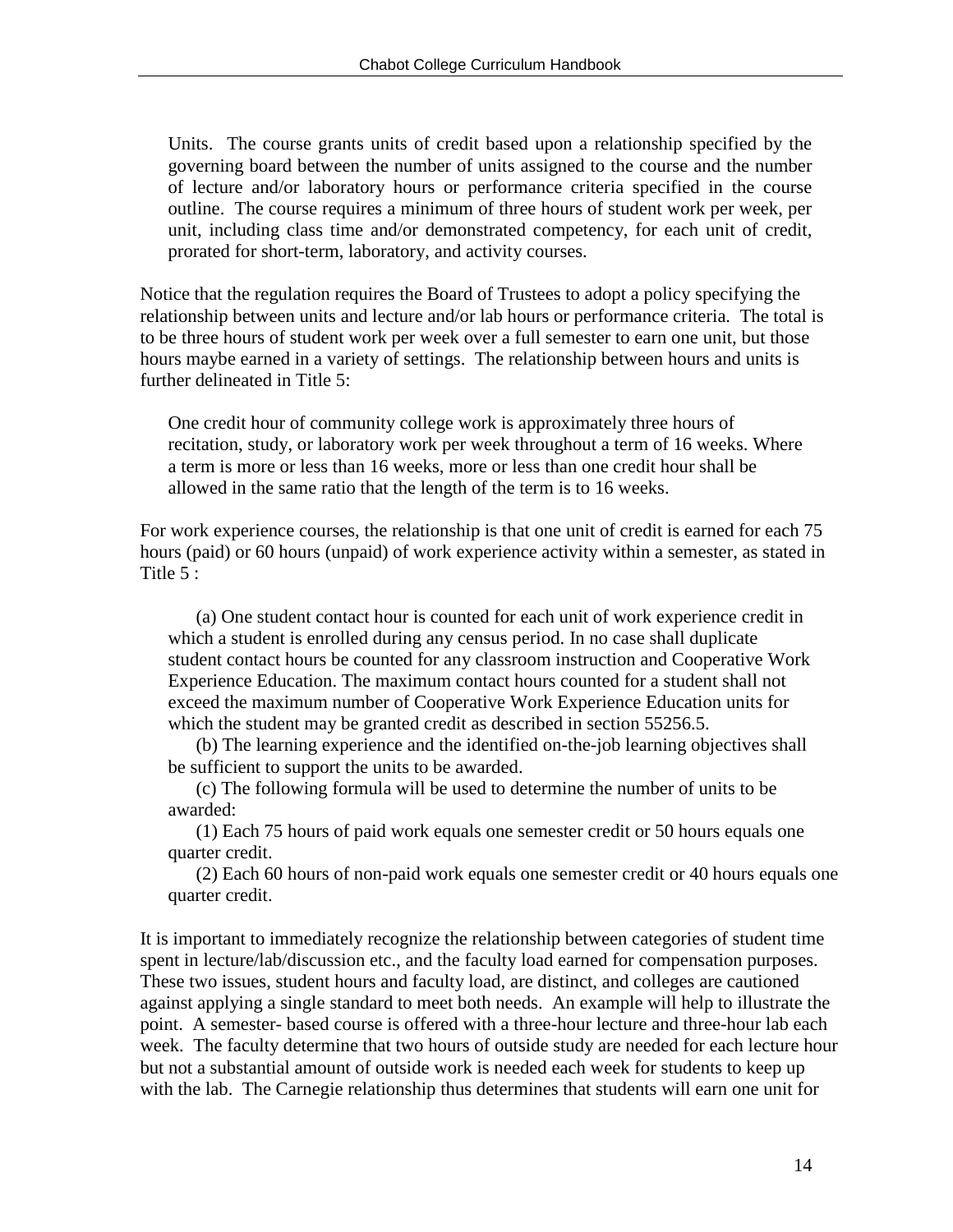each lecture hour and one unit for the three lab hours for a total of four units. Suppose that the bargaining agreement has specified how faculty load is determined. This means that the number of class hours, as lecture or laboratory, will affect such load. However, there might be variations in load considerations that not only include lecture and lab hours, but also preparation time and/or evaluation of student work (e.g., composition classes). The decision for student units is an instructional consideration, i.e., an academic and professional matter, and should not be connected to the decision on faculty load, which is a bargaining issue. The point is that the decision for student units is not and should not be connected to the decision on faculty load. The curriculum approval process and the determination of faculty compensation should follow distinctly separate processes. Curriculum committees must not become involved in faculty load issues!

In evaluating a course for purposes of awarding student units, curriculum committees should consider both the specified in-class hours and the expected out-of-class hours. Note that Title 5 requires substantial student assignments to be performed outside of class. It must be clear upon review of the course outline of record that the total of in-class and out-of-class work totals three hours per week for each semester unit. If that level of work is not apparent, originating faculty should be asked to provide further information.

Recall that Title 5 allows for the granting of units based on performance criteria specified in the course outline rather than hours of student work. This method is most appropriate for open entry/open exit, independent study, and distance education courses due to the fact that these types of courses do not have regular weekly meeting hours. It is recommended that curriculum committees require a written rationale for such courses specifically detailing the expected hours of student work. Note also that funding of such courses follows different standards. For the most part, open entry/open exit courses require positive attendance accounting while independent study and most distance education courses follow an apportionment formula based on equating units to hours (see Title 5). … Units for courses with term lengths other than a full semester will be prorated based on the above relationships.

# **CATALOG DESCRIPTION**

Course descriptions (in fact, the COR of courses that have the same rubric as that of Las Positas) must be identical. Changes to courses must be made in concert or the rubric must be changed. At this time, we strongly advise against making changes without similar changes being made at Las Positas College, which is NOT the same as obtaining their consent to your changes. There are differences in policy between the two colleges on this matter, which are at this time, under district evaluation. As a consequence, we are requiring faculty to take extreme care when revising existing courses that are shared between the two colleges.

… Faculty, staff and students at other colleges use catalog descriptions to evaluate the content of the courses transfer students have taken at the originating institution. Outside reviewers, such as accreditors and compliance monitors, base their assessments on the information printed in the catalog.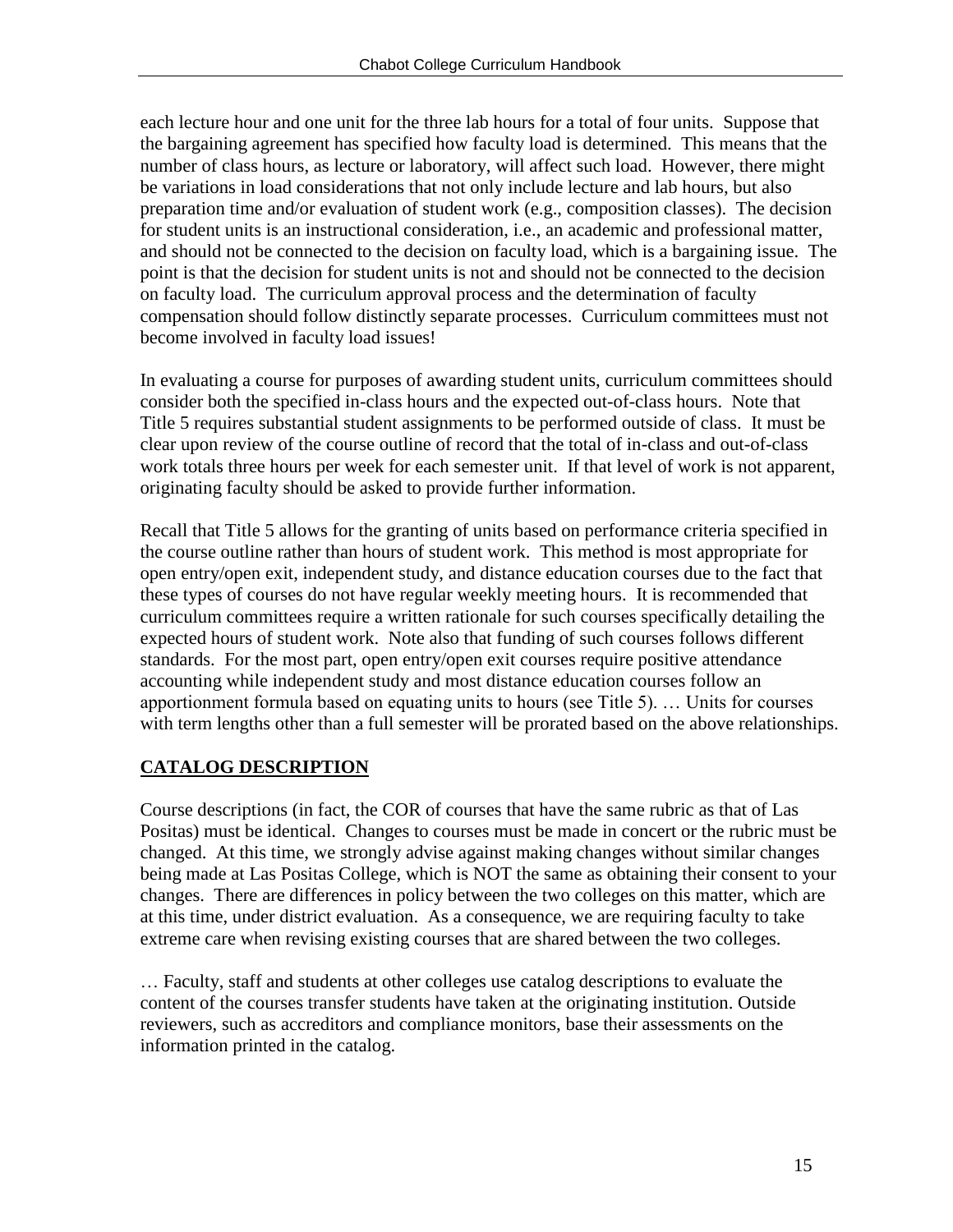The heart of the catalog description is the summary of course content (course description). It should be thorough enough to establish the comparability of the course to those at other colleges, to distinguish it from other courses at the college, and to convey the role of the course in the curriculum. It should be brief enough to encourage a quick read. … It is helpful to students to include a statement about the students for whom the course is intended. Examples include "first course in the graphic arts major" or "intended for students in allied health majors."

Courses regularly offered on a short-term basis may be specified as well: "9-week course" or "Saturday course; see page 42 for more information." Be sure to follow unit and credit hour requirements of Title 5 §55002.5. Prerequisites, corequisites, and advisories can be listed in conjunction with placement assessment alternatives, along with limitations on enrollment as well as any other skills required or recommended.

… Some courses may be taken multiple times if appropriate criteria are met. Those courses will need to be designated by the district as repeatable. This is expressed in the catalog description as "May be taken N times for credit." In the case of a repeatable variable unit course, it may be necessary to list total units which may be earned by repetition. "Variable Units - May be repeated, students may not exceed 16 units."

# **UNITS**

- One Credit Hour or Unit should encompass no fewer than 48 hours of coursework (course time in or out of class).
- The course outline of record should justify or validate these hours relative to the units being listed.
- Articulation agreements and other external factors may need to be considered.
- While examples often rely upon using the traditional 3 hours per week to determine a Unit, the Credit Hour or Unit is more appropriately defined by hours per course, which more easily allows for alternative term lengths.

The regulations also provide for variable unit courses. Such courses include work experience, activity courses where the number of units can vary from semester to semester, and skill courses where a student registers for the number of units he/she anticipates completing.

# **CONTACT HOURS**

Title 5 requires that the expected contact hours (as used in student attendance reporting) must be contained within the course outline of record. For the traditional lab course where the students attend each of the 48 hours per credit hour in class, this value would simply be 48 times the number of unit credit hours. For a 1-unit lab, this is listed as 48 contact hours; or for 2 units, it would be 96 contact hours. In the case of a traditional lecture course where the student is expected to spend 16 hours per unit in class and 32 hours per unit in study time, the contact hours would be 16, 32 or 48 hours for a 1, 2, or 3 unit course, respectively.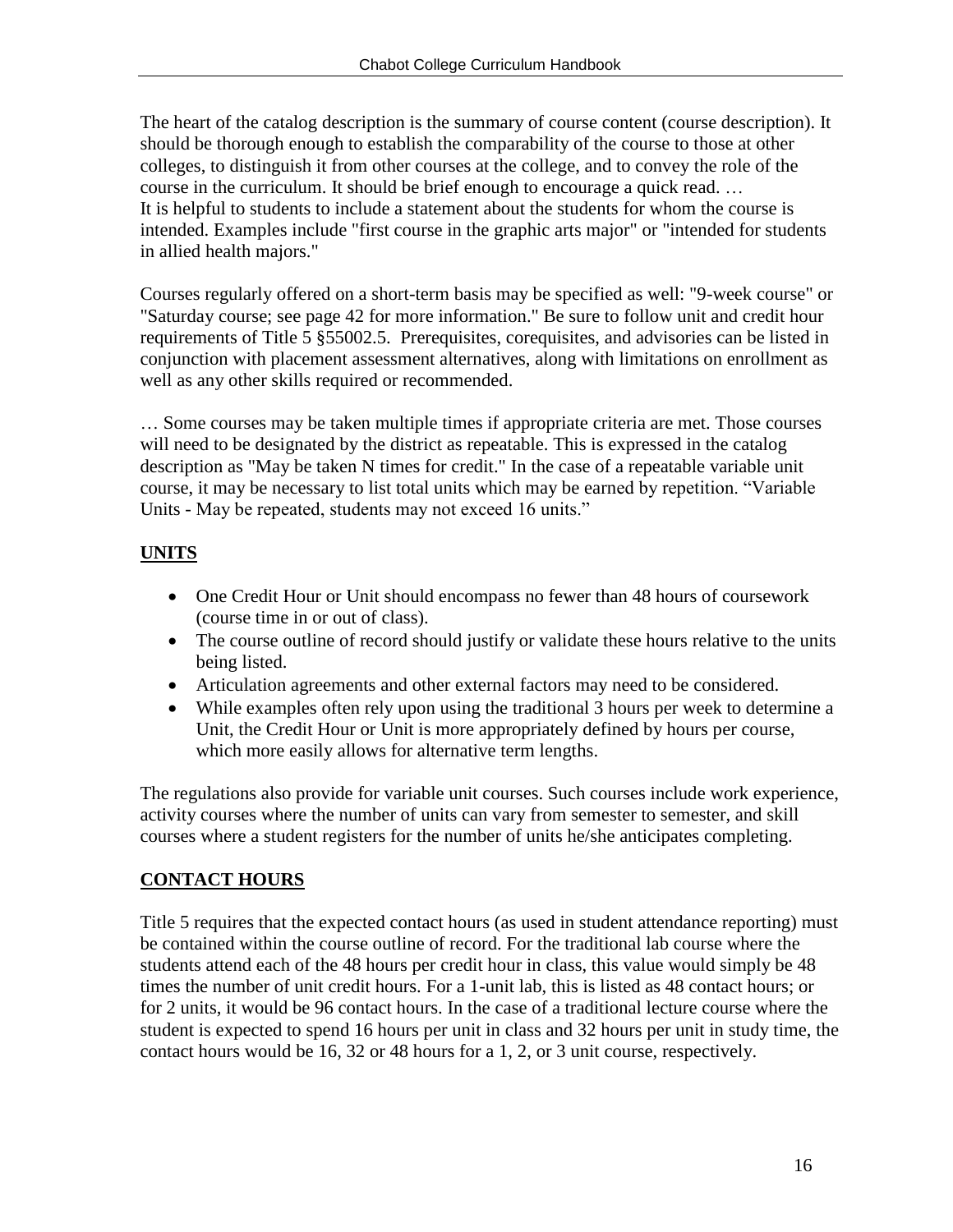There is no Title 5 requirement that courses be so traditionally scheduled. For example a three-unit lecture course could meet 4 hours per week, and the students would be expected to study and do homework the other 5 hours per week. Combined lecture, lab, and activity courses are not uncommon in the career technical fields. An example would be a course which earns three units, with 2 hours of lecture, 4 hours of homework, and 3 hours of lab activities per week. This would generate a total of 5 contact hours per week.

• Prerequisite Skills or Enrollment Limitations: specify the skills, using active verbs, or state none. The section begins with the phrase: "Before entering the course, the student should be able to:" What follows is a list, so each skill specification begins with a capital and ends with a semicolon, except the last one, which ends with a period.

# **PREREQUISITE SKILLS and LIMITATIONS ON ENROLLMENT**

- Any course requiring another course as a requisite must demonstrate the need through one of several methods.
- Validation, when required, at a minimum must include a content review described below.
- For pre- and corequisites, the course outline must document entry skills without which student success is highly unlikely.
- For advisories, the course outline must document entry skills which are either necessary but are likely to be obtained by other means or, while not necessary, would broaden or enhance student learning but are not fundamental to student success.
- Requisites may have implications for articulated courses.
- Limitations on enrollment should be fair and reasonable and should produce consistent evaluation results.

All courses with requisites and/or advisories must document those requisite skills which have been developed through content review in a separate section of the course outline. ... In its simplest form a content review consists of comparing the entry skills list with the exiting skills of one or more courses to identify courses which would be appropriate requisites. This list of entry skills is also very useful in determining articulation pathways for students coming from other institutions or life experiences.

…Colleges have generally developed forms for the various types of evidence. This evidence can take many forms: equivalent prerequisites at UC and/or CSU, content review, legal codes mandating the requisite, or data collection and analysis. While these forms are not required to be part of the course outline, they are often attached as documentation of the process having been completed.

Some common limitations on enrollment are: a requirement to pass a tryout prior to being enrolled in an athletic course or team, or physical requirement where the student's safety would be compromised by an inability to meet specific physical capabilities. While the specific criteria of the limitation does not have to be in the course outline of record, such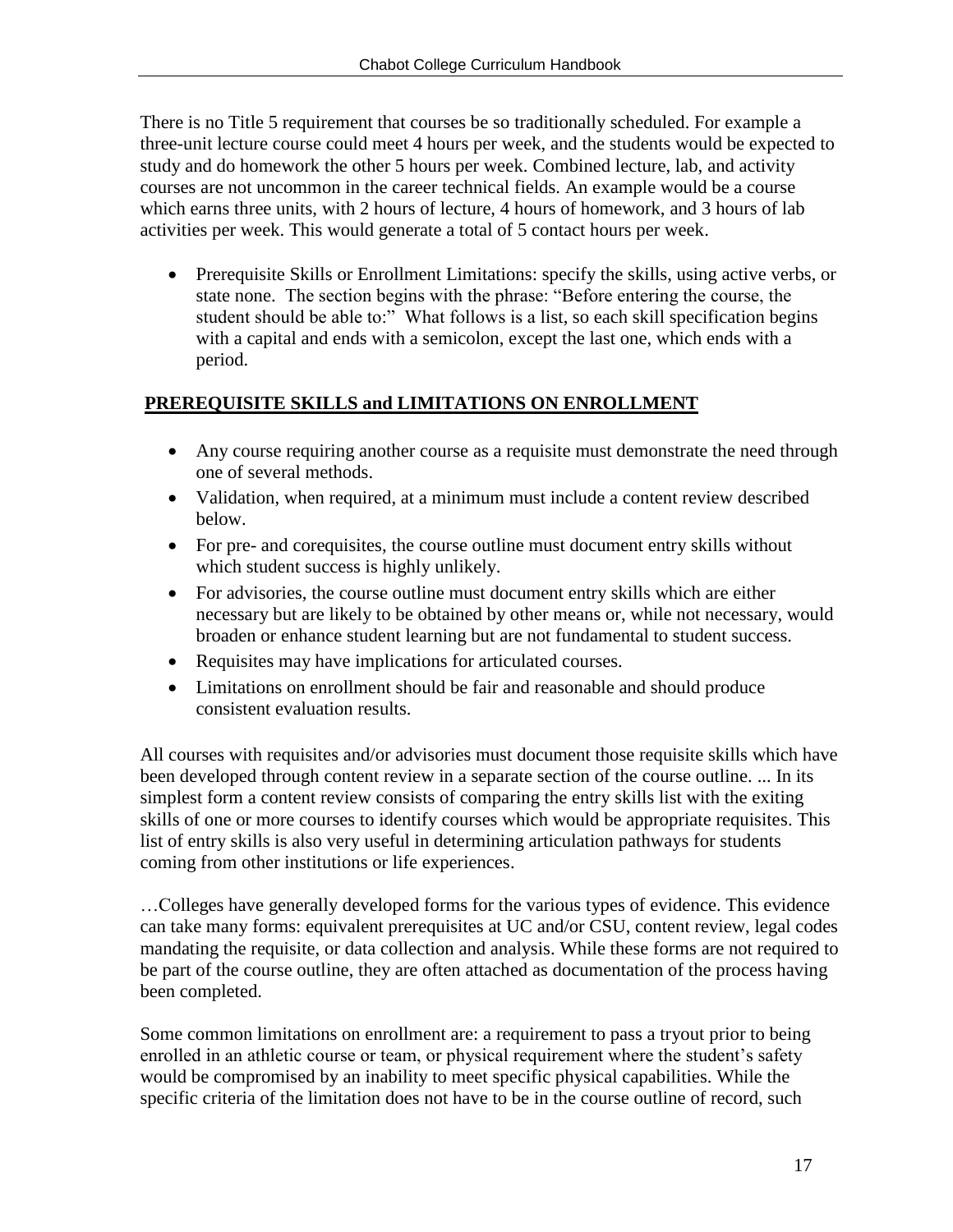should be well defined and be as measurably objective as possible. … If it is a tryout for athletics, the criteria should be very specific and realistic to the needs. So "be able to swim ten laps in a standard competition pool in under eight minutes" would be reasonable for a water polo tryout, but requiring this be done in less than one minute would be extreme.

# **EXPECTED OUTCOMES**

 Expected Outcomes for Students: This list begins with the phrase "Upon completion of the course, students should be able to:" Each items ends in a semicolon, except the last one, which ends with a period. Each item should begin with a measurable/active verb (Appendix D). Despite the use of the term outcome, AT THIS TIME, this section does NOT specify the student learning outcomes (SLOs) for the course. While one or more SLOs must be defined for all new or revised courses and that specification be included with your proposal, those SLOs are not currently part of the COR (Appendix B).

The purpose of this section is to convey the primary components leading to student achievement of the course's intent. The objectives should highlight these components to ensure that course delivery causes students to achieve the intended learning. They bring to the forefront what must be focused upon by any faculty delivering the course. … hundreds of specific learning objectives do not have to be so thoroughly documented such that each one is listed. These can be distilled down to a manageable number, commonly no more than twenty for a typical 1 to 3 unit course, and are often fewer than ten. The key is grouping individual items into sets which share commonalities.

… Degree-applicable credit courses require students to demonstrate critical thinking. The incorporation of critical thinking must be evident throughout the course outline, but particularly in the Objectives, Methods of Instruction, and Methods of Evaluation elements. It must be clear that students are expected to think critically, are instructed in how to do so, and are held accountable for their performance. The manner in which the Objectives section reflects critical thinking in the higher cognitive domains is by expressing the objectives using verb rubrics such as Bloom's Taxonomy, a summary of which appears below. … The course outline must demonstrate that students are taught how to acquire these skills and must master them to pass the class.

| <b>Verbs Demonstrating Cognitive Activity</b> |                                                     |                                                |                                                   |                                                    |                                                    |  |  |  |
|-----------------------------------------------|-----------------------------------------------------|------------------------------------------------|---------------------------------------------------|----------------------------------------------------|----------------------------------------------------|--|--|--|
|                                               |                                                     |                                                | Critical Thinking                                 |                                                    |                                                    |  |  |  |
| Knowledge                                     | Comprehension                                       | Application                                    | Analysis                                          | Synthesis                                          | Evaluation                                         |  |  |  |
| know<br>identify<br>relate<br>list<br>define  | restate<br>locate<br>report<br>recognize<br>explain | apply<br>relate<br>develop<br>translate<br>use | analyze<br>compare<br>probe<br>inquire<br>examine | compose<br>produce<br>design<br>assemble<br>create | judge<br>assess<br>compare<br>evaluate<br>conclude |  |  |  |

# **Bloom's Taxonomy**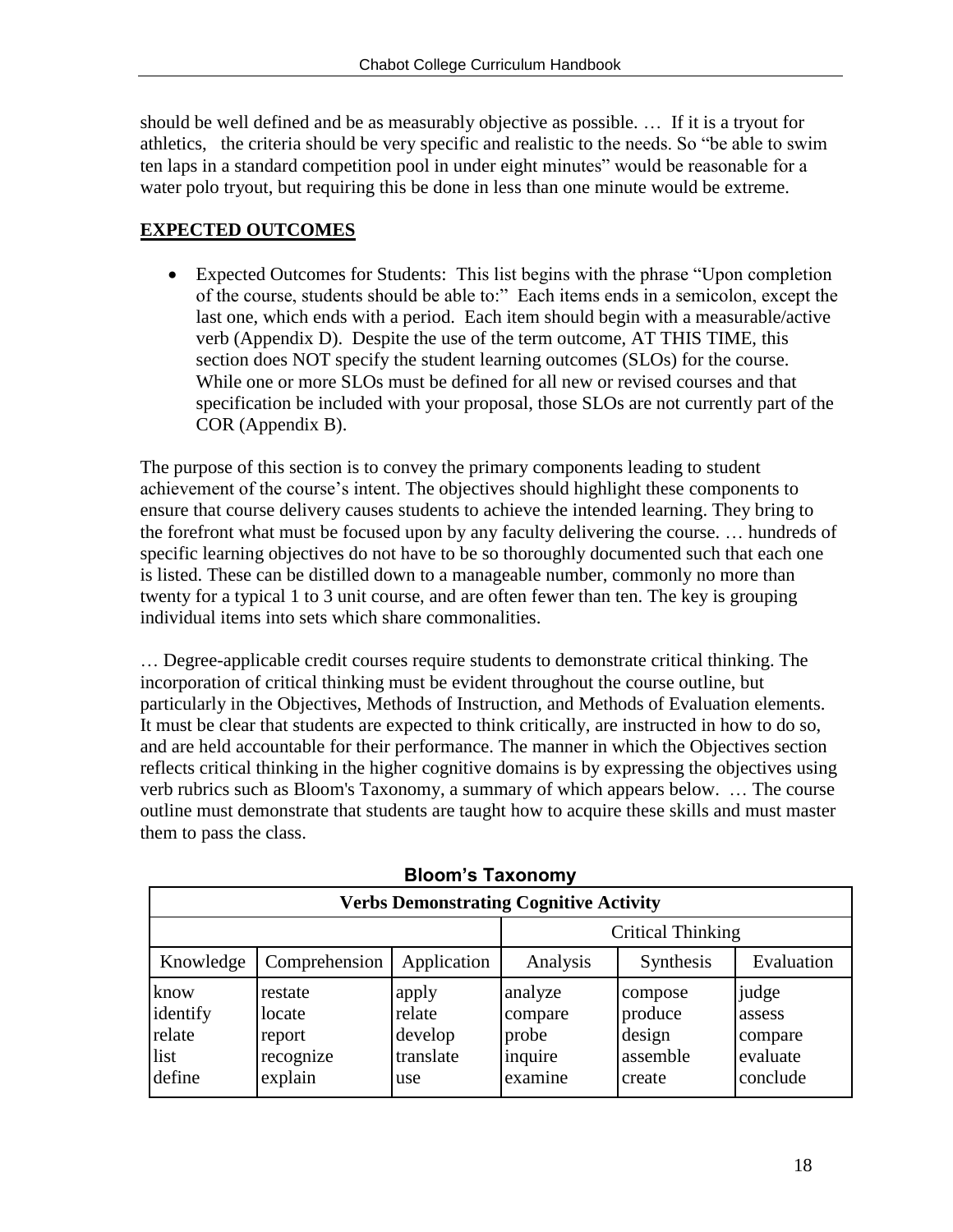| express       | operate     | contrast      | prepare    | measure   |
|---------------|-------------|---------------|------------|-----------|
| identify      | organize    | categorize    | predict    | deduce    |
| discuss       | employ      | differentiate | modify     | argue     |
| describe      | restructure | contrast      | tell       | decide    |
| discuss       | interpret   | investigate   | plan       | choose    |
| review        | demonstrate | detect        | invent     | rate      |
| infer         | illustrate  | survey        | formulate  | select    |
| illustrate    | practice    | classify      | collect    | estimate  |
| interpret     | calculate   | deduce        | set up     | validate  |
| draw          | show        | experiment    | generalize | consider  |
| represent     | exhibit     | scrutinize    | document   | appraise  |
| differentiate | dramatize   | discover      | combine    | value     |
| conclude      |             | inspect       | relate     | criticize |
|               |             | dissect       | propose    | infer     |
|               |             | discriminate  | develop    |           |
|               |             | separate      | arrange    |           |
|               |             |               | construct  |           |
|               |             |               | organize   |           |
|               |             |               | originate  |           |
|               |             |               | derive     |           |
|               |             |               | write      |           |
|               |             |               | propose    |           |
|               |             |               |            |           |

… every objective need not target the higher levels of critical thinking as defined in Bloom's chart above. So "list proper safety protocols for handling toxic fluids" may not meet the difficulty standard, but it is still an appropriate objective. … Additionally, the objectives should in some way pair in terms of need with the requisite entry skills, if such are listed. A course objective that calls for a student to be able to work with differential equations should properly pair with the entry-level skills of Calculus I and Calculus II.

## *Choose terms from Bloom's taxonomy that can be measured.*

 Course Content: the course content lists major topics, activities, or areas covered in the course. Use parallel construction among your entries. Items in Course Content must correlate with the items in the Expected Outcomes*. If your course specifies a lecture and laboratory, two content sections must be provided.* 

# **CONTENT**

The outline is detailed enough to fully convey the topics covered, but not so lengthy that a quick scan cannot be used to ascertain the scope of the course. A page or two is fairly typical.

Keep in mind that the content listed in the course outline is required to be covered by all faculty teaching the course unless marked as optional. Furthermore, the listed content does not limit instructors from going beyond the topics in the outline. … The content items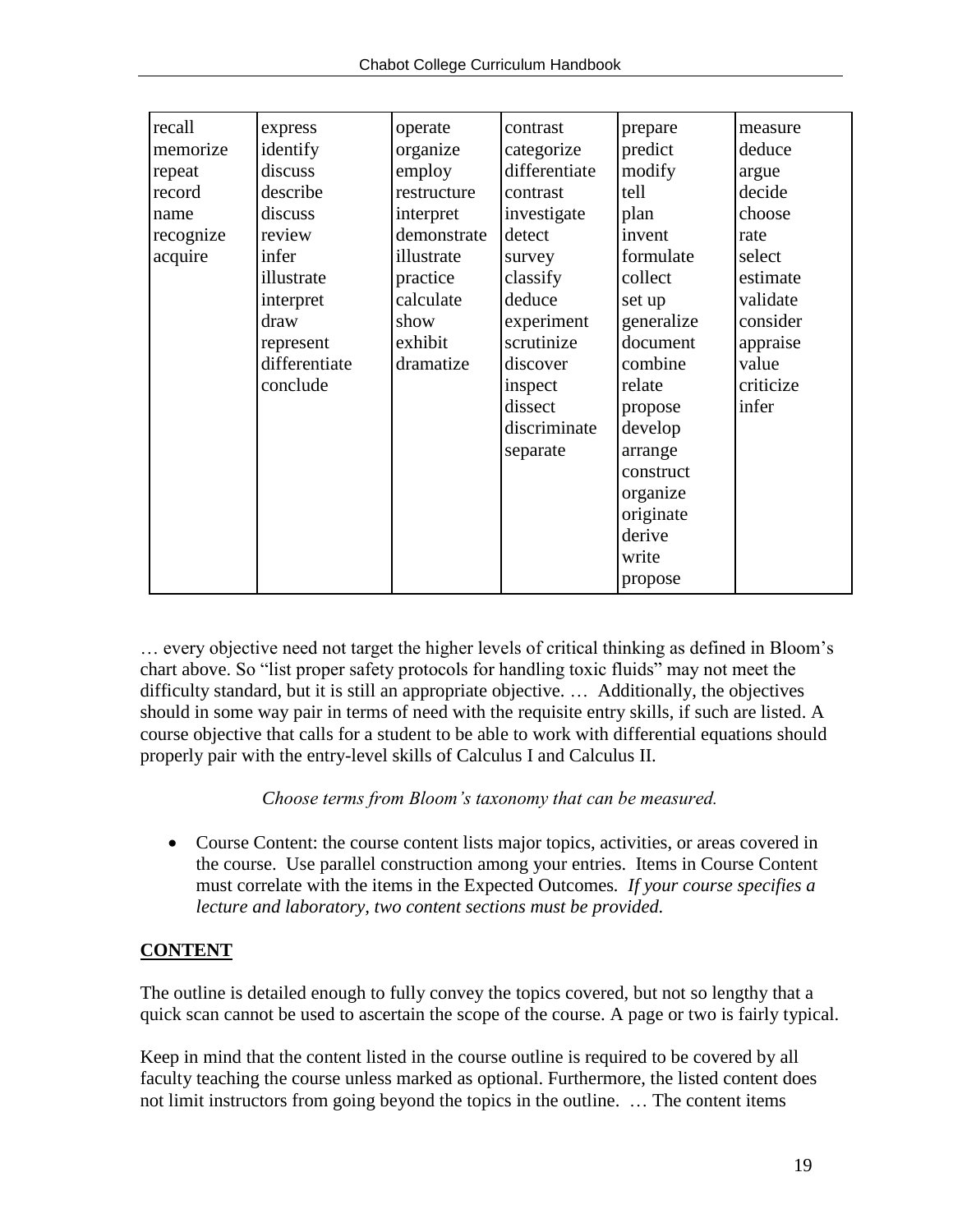should as a whole also somewhat match or pair with any requisite entry skills if such are listed/required.

• Methods of Presentation: List the ways in which course material is delivered (small groups, lecture, discussion, etc.). Numbered list items end in a period.

# **METHODS OF PRESENTATION**

The Title 5 sub-section defining the course outline does not mandate a comprehensive list of instructional methods. Rather, the outline must "*specify types or provide examples*." Thus faculty have the freedom to select instructional methods to best suit their teaching style. Describing the methods of instruction tends to imply a description of what the instructor will be doing to cause learning. While this may be included, the focus should be about describing what the students will be doing and experiencing, not only with respect to the instructor, but in some cases with respect to each other, and with their environment.

… keep in mind that the assignments and methods of instruction and evaluation must be appropriate to the stated objectives. In particular, because the learning experiences must either include critical thinking, or experiences leading to this capability, the methods of instruction must effectively teach critical thinking and the methods of evaluation must effectively evaluate students' mastery of critical thinking. The themes established by the objectives must be integrated into methods of instruction and evaluation.

 Typical Assignments and Methods of Evaluating Student Progress: This section breaks into two numbered subsections, each containing an itemized list. Assignments should be 'typical,' that is, write as if addressing your students. Provide the level of detail and content that would be provided in class. The methods section should specify the types of assessment methods that could be used.

# **ASSSIGNMENTS**

Title 5  $\S 55002(a)(3)$  requires assignments in the course outline but does not mandate a comprehensive list. Rather, the outline must "*specify types or provide examples.*" The assignments used by the instructor are to be consistent with but not limited by these types and examples. In all cases, the assignments should be presented in a manner that reflects both integration with the stated objectives and a likelihood that they will lead to students achieving those objectives.

# **METHODS OF EVALUATION**

Title 5 does not mandate a comprehensive list of methods for evaluation. Rather, the outline must "*specify types or provide examples*." … In all cases, the methods of evaluation should be presented in a manner that reflects integration with the stated objectives and methods of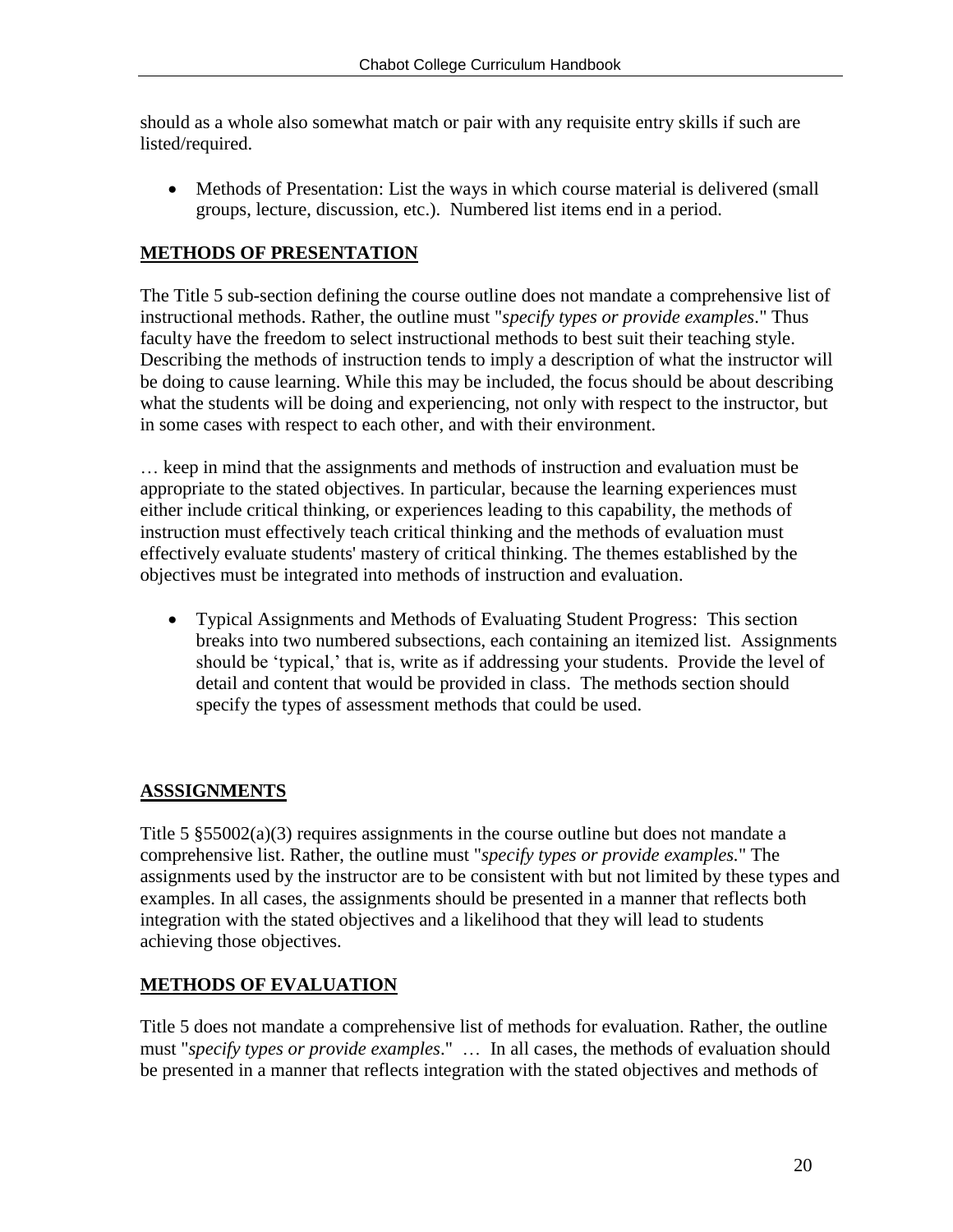instruction, and demonstrates a likelihood that they will lead to students achieving those objectives.

Many programs with outside agency certifications have very strict attendance requirements: students who fail to log a stipulated number of hours of attendance are ineligible to receive certification for program completion, and this in turn obliges faculty to include attendance as a necessary component in evaluation. In these cases, it is very important that attendance requirements and the subsequent evaluation thereof be clearly laid out in this section. … On the whole, however, Title 5 emphasizes that attendance is not a substantive basis for student evaluation: "*The grade is based on demonstrated proficiency in subject matter and the ability to demonstrate that proficiency."*

 Textbooks (Typical): Title (in italics), Author, Publisher, Date. The date should be the most recent edition possible. Outside reviewers are very sensitive that textbooks be up-to-date (less than five years). If the textbook is older than that, provide a one sentence justification for the use of the text.

# **REQUIRED TEXTS AND OTHER INSTRUCTIONAL MATERIALS**

The primary text plays a central role in the articulation of a course. It should be clearly recognized by those in the discipline at other institutions as a major work which presents the fundamental theories and practices of the subject. … The currency of textbooks is an important consideration and can vary greatly from subject to subject. Some courses may use reference manuals that are long standing icons of their respective fields. On the other end of the spectrum, UC and CSU generally require texts that are no more than five years old. Explanations should be provided when texts are more than five years old.

 Special Student Materials. List any specialized materials that students will need. These include art supplies, specialized clothing or tools, or electronic media. The state note concerning these items is worth considering in COR preparation.

While Title 5 does not directly address other required learning materials beyond the reading assignments, this section should also include any required materials or other equipment such as a sports item, lab equipment, tools, art materials or anything else the student must have to participate effectively in the course. … There will be many cases where required instructional materials in and of themselves do not meet these standards, but a well-integrated outline will demonstrate how these materials will lead to learning that meets the standards. For example, an integrated course objective will clearly define *learning when and how to properly use safety equipment such as eye goggles*, but the required *goggles* outside of this context do not address these standards.

# **2.5Resources**

# **1.3.1 Title 5 § 55002. Standards and Criteria for Courses**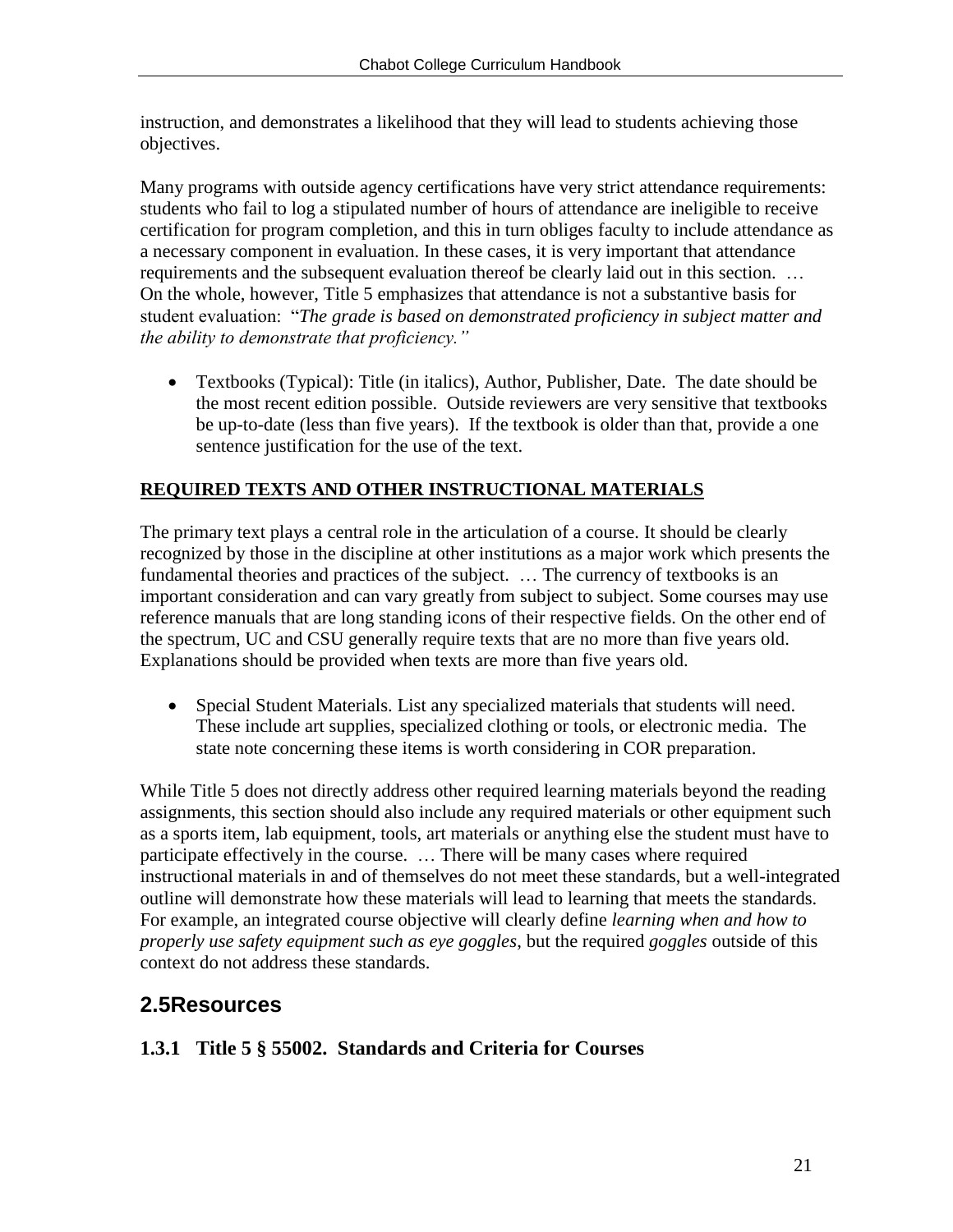(a) Degree-Applicable Credit Course. A degree-applicable credit course is a course which has been designated as appropriate to the associate degree in accordance with the requirements of section 55062, and which has been recommended by the college and/or district curriculum committee and approved by the district governing board as a collegiate course meeting the needs of the students.

(1) Curriculum Committee. The college and/or district curriculum committee recommending the course shall be established by the mutual agreement of the college and/or district administration and the academic senate. The committee shall be either a committee of the academic senate or a committee that includes faculty and is otherwise comprised in a way that is mutually agreeable to the college and/or district administration and the academic senate.

(2) Standards for Approval. The college and/or district curriculum committee shall recommend approval of the course for associate degree credit if it meets the following standards:

(A) Grading Policy. The course provides for measurement of student performance in terms of the stated course objectives and culminates in a formal, permanently recorded grade based upon uniform standards in accordance with section 55023. The grade is based on demonstrated proficiency in subject matter and the ability to demonstrate that proficiency, at least in part, by means of essays, or, in courses where the curriculum committee deems them to be appropriate, by problem solving exercises or skills demonstrations by students.

(B) Units. The course grants units of credit based upon a relationship specified by the governing board between the number of units assigned to the course and the number of lecture and/or laboratory hours or performance criteria specified in the course outline. The course also requires a minimum of three hours of student work per week, including class time for each unit of credit, prorated for short-term, extended term, laboratory and/or activity courses.

(C) Intensity. The course treats subject matter with a scope and intensity that requires students to study independently outside of class time.

(D) Prerequisites and Corequisites. When the college and/or district curriculum committee determines, based on a review of the course outline of record, that a student would be highly unlikely to receive a satisfactory grade unless the student has knowledge or skills not taught in the course, then the course shall require prerequisites or corequisites that are established, reviewed, and applied in accordance with the requirements of this article.

(E) Basic Skills Requirements. If success in the course is dependent upon communication or computation skills, then the course shall require, consistent with the provisions of this article, as prerequisites or corequisites eligibility for enrollment in associate degree credit courses in English and/or mathematics, respectively.

(F) Difficulty. The course work calls for critical thinking and the understanding and application of concepts determined by the curriculum committee to be at college level.

(G) Level. The course requires learning skills and a vocabulary that the curriculum committee deems appropriate for a college course.

(3) Course Outline of Record. The course is described in a course outline of record that shall be maintained in the official college files and made available to each instructor. The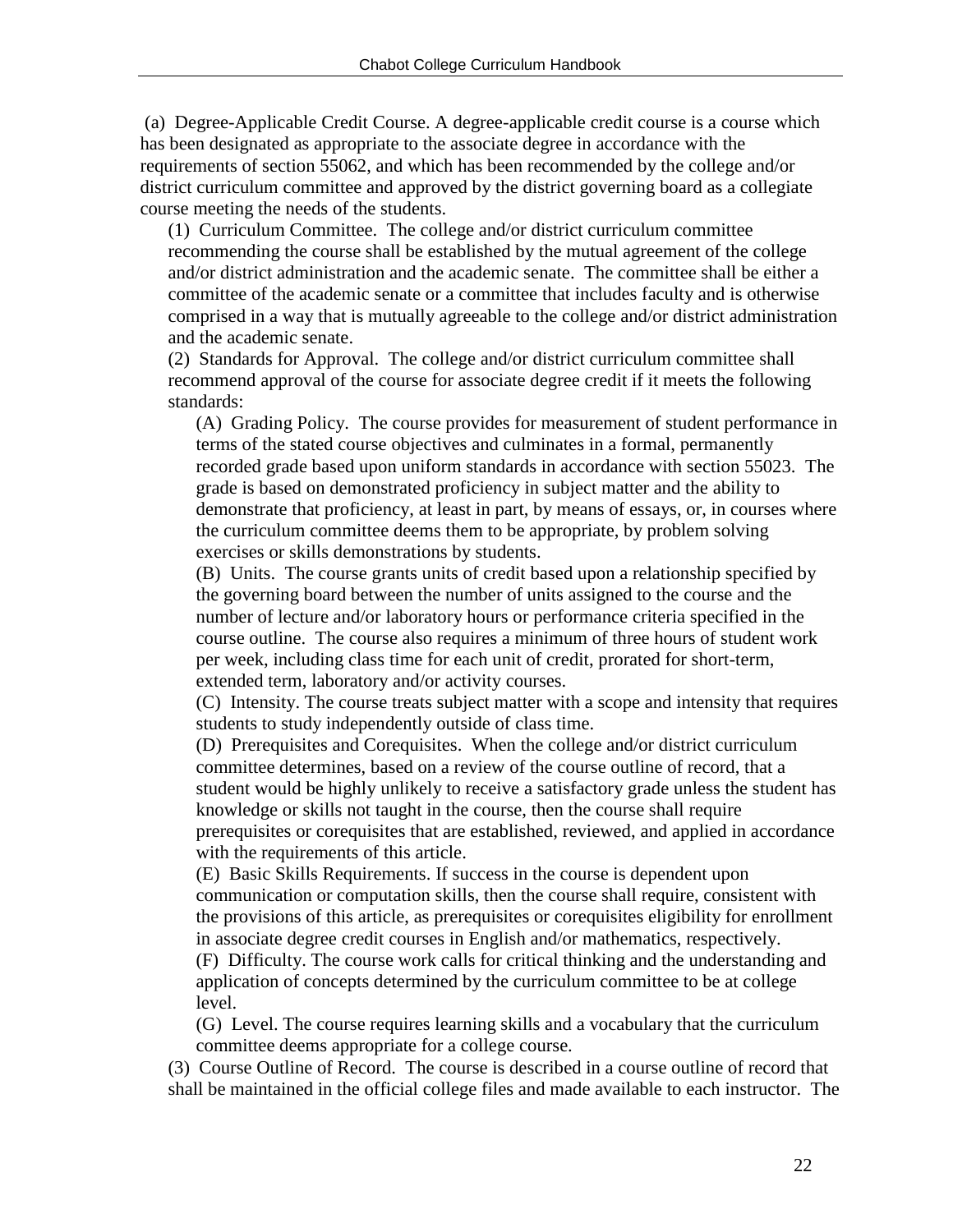course outline of record shall specify the unit value, the expected number of contact hours for the course as a whole, the prerequisites, corequisites or advisories on recommended preparation (if any) for the course, the catalog description, objectives, and content in terms of a specific body of knowledge. The course outline shall also specify types or provide examples of required reading and writing assignments, other outside-ofclass assignments, instructional methodology, and methods of evaluation for determining whether the stated objectives have been met by students.

(4) Conduct of Course. Each section of the course is to be taught by a qualified instructor in accordance with a set of objectives and with other specifications defined in the course outline of record.

(5) Repetition. Repeated enrollment is allowed only in accordance with provisions of sections 51002, 55040-55043 and 58161.

(b) Nondegree-Applicable Credit Course. A credit course designated by the governing board as not applicable to the associate degree is a course which, at a minimum, is recommended by the college and/or district curriculum committee (the committee described and established under subdivision (a)(1) of this section) and is approved by the district governing board.

(1) Types of Courses. Nondegree-applicable credit courses are:

(A) nondegree-applicable basic skills courses as defined in subdivision (j) of section 55000;

(B) courses designed to enable students to succeed in degree-applicable credit courses (including, but not limited to, college orientation and guidance courses, and discipline-specific preparatory courses such as biology, history, or electronics) that integrate basic skills instruction throughout and assign grades partly upon the demonstrated mastery of those skills;

(C) precollegiate career technical preparation courses designed to provide foundation skills for students preparing for entry into degree-applicable credit career technical courses or programs;

(D) essential career technical instruction for which meeting the standards of subdivision (a) is neither necessary nor required.

(2) Standards for Approval. The college and/or district curriculum committee shall recommend approval of the course on the basis of the standards which follow.

(A) Grading Policy. The course provides for measurement of student performance in terms of the stated course objectives and culminates in a formal, permanently recorded grade based upon uniform standards in accordance with section 55023. The grade is based on demonstrated proficiency in the subject matter and the ability to demonstrate that proficiency, at least in part, by means of written expression that may include essays, or, in courses where the curriculum committee deems them to be appropriate, by problem solving exercises or skills demonstrations by students. (B) Units. The course grants units of credit based upon a relationship specified by the governing board between the number of units assigned to the course and the number of lecture and/or laboratory hours or performance criteria specified in the course outline. The course requires a minimum of three hours of student work per week, per unit, including class time and/or demonstrated competency, for each unit of credit, prorated for short-term, extended term, laboratory, and/or activity courses.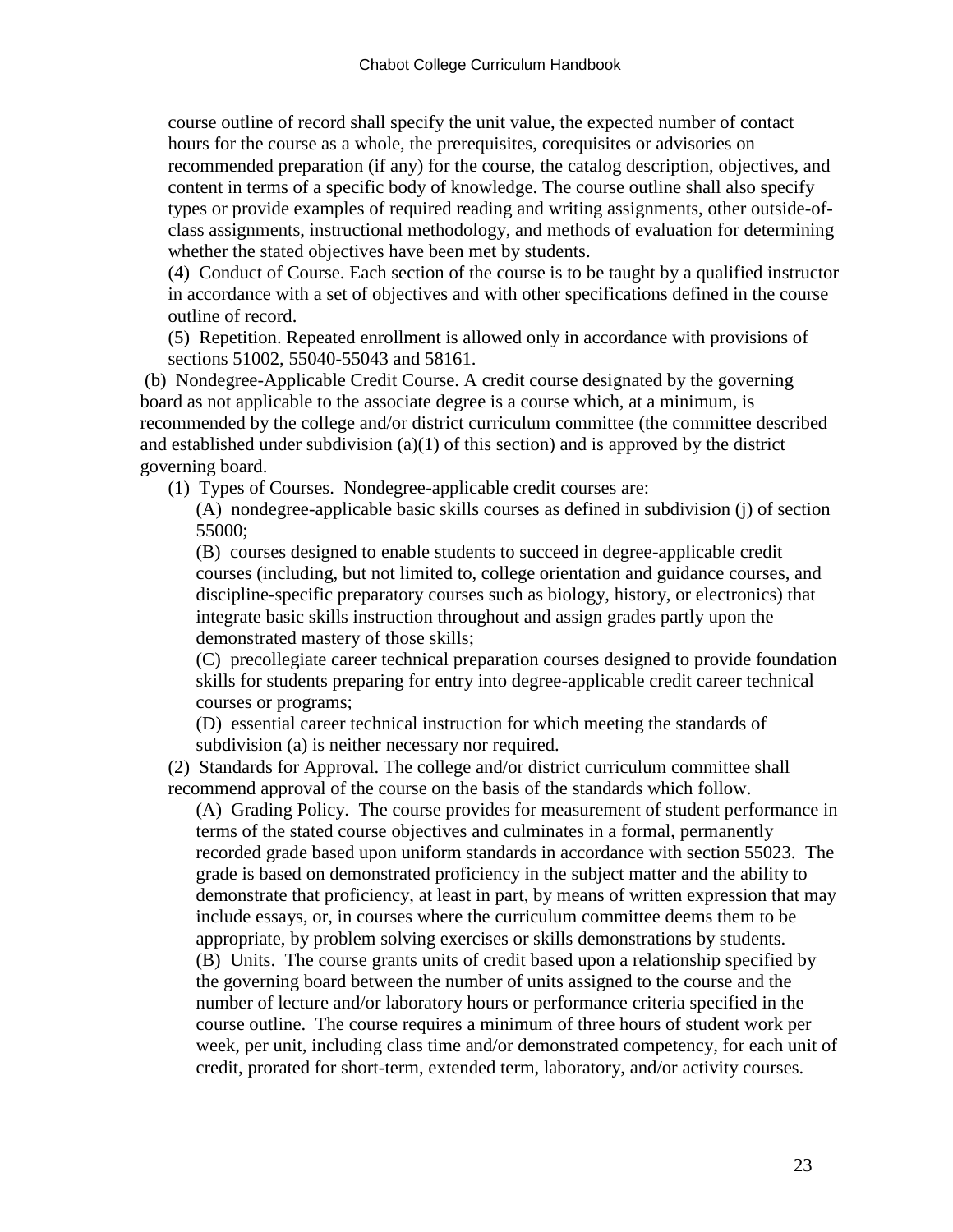(C) Intensity. The course provides instruction in critical thinking and generally treats subject matter with a scope and intensity that prepares students to study independently outside of class time and includes reading and writing assignments and homework. In particular, the assignments will be sufficiently rigorous that students successfully completing each such course or sequence of required courses, will have acquired the skills necessary to successfully complete degree-applicable work. (D) Prerequisites and corequisites. When the college and/or district curriculum committee deems appropriate, the course may require prerequisites or corequisites for the course that are established, reviewed, and applied in accordance with this article.

(3) Course Outline of Record. The course is described in a course outline of record that shall be maintained in the official college files and made available to each instructor. The course outline of record shall specify the unit value, the expected number of contact hours for the course as a whole, the prerequisites, corequisites or advisories on recommended preparation (if any) for the course, the catalog description, objectives, and content in terms of a specific body of knowledge. The course outline shall also specify types or provide examples of required reading and writing assignments, other outside-ofclass assignments, instructional methodology, and methods of evaluation for determining whether the stated objectives have been met by students. Taken together, these course specifications shall be such as to typically enable any student who successfully completes all of the assigned work prescribed in the outline of record to successfully meet the course objectives.

(4) Conduct of Course. All sections of the course are to be taught by a qualified instructor in accordance with a set of objectives and with other specifications defined in the course outline of record.

(5) Repetition. Repeated enrollment is allowed only in accordance with provisions of sections 51002, 55040-55043 and 58161.

(c) Noncredit Course. A noncredit course is a course which, at a minimum, is recommended by the college and/or district curriculum committee (the committee described and established under subdivision (a)(1) of this section) and approved by the district governing board as a course meeting the needs of enrolled students.

(1) Standards for Approval. The college and/or district curriculum committee shall recommend approval of the course if the course treats subject matter and uses resource materials, teaching methods, and standards of attendance and achievement that the committee deems appropriate for the enrolled students. In order to be eligible for state apportionment, such courses must be approved by the Chancellor pursuant to article 2 (commencing with section 55150) of subchapter 2 of this chapter and satisfy the requirements of section 58160 and other applicable provisions of chapter 9 (commencing with section 58000) of this division.

(2) Course Outline of Record. The course is described in a course outline of record that shall be maintained in the official college files and made available to each instructor. The course outline of record shall specify the number of contact hours normally required for a student to complete the course, the catalog description, the objectives, contents in terms of a specific body of knowledge, instructional methodology, examples of assignments and/or activities, and methods of evaluation for determining whether the stated objectives have been met.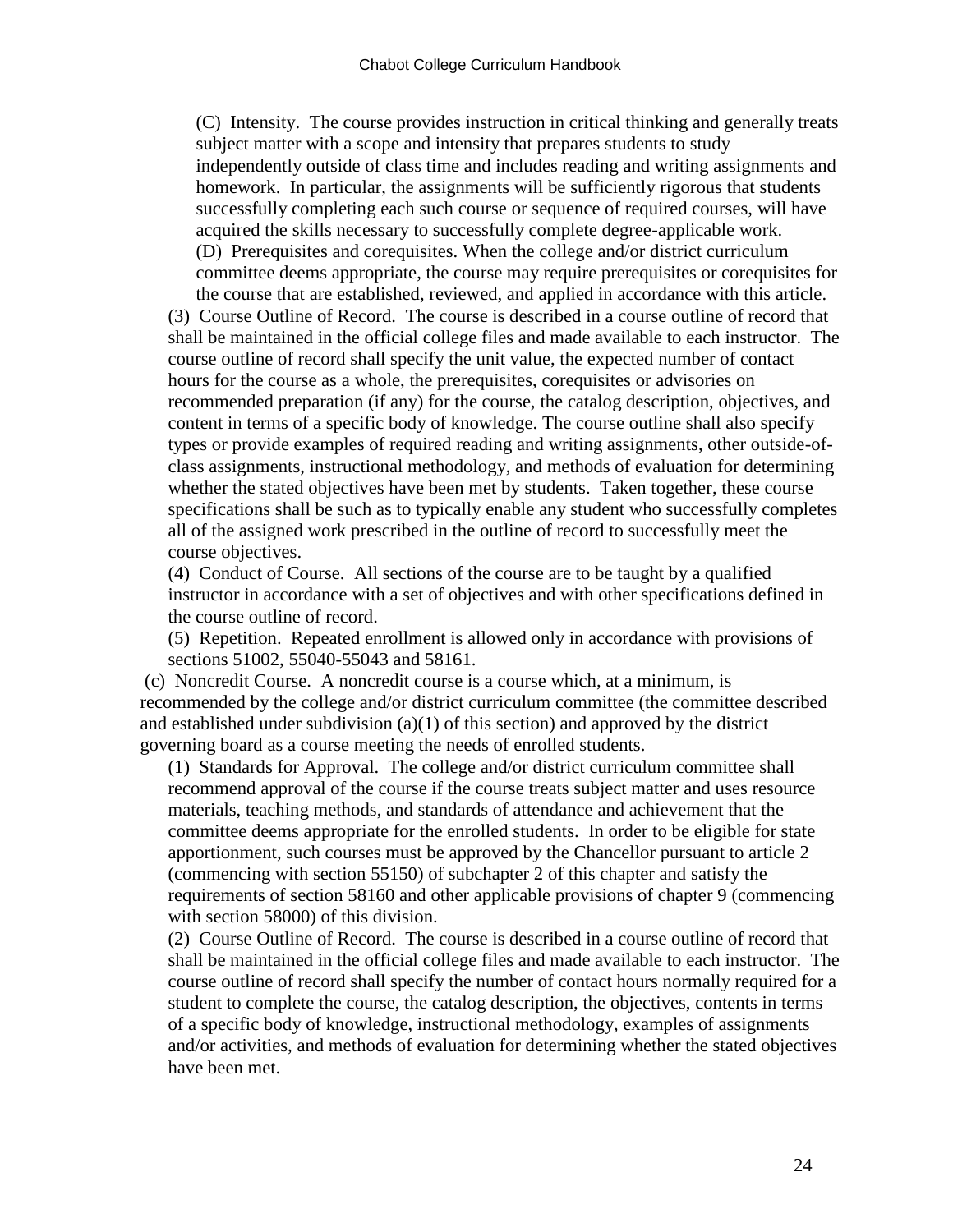(3) Conduct of Course. All sections of the course are to be taught by a qualified instructor in accordance with the set of objectives and other specifications defined in the course outline of record.

(4) Repetition. Repeated enrollment is allowed only in accordance with provisions of section 58161.

(d) Community Services Offering. A community services offering must meet the following minimum requirements:

(1) is approved by the district governing board;

(2) is designed for the physical, mental, moral, economic, or civic development of persons enrolled therein;

(3) provides subject matter content, resource materials, and teaching methods which the district governing board deems appropriate for the enrolled students;

(4) is conducted in accordance with a predetermined strategy or plan;

(5) is open to all members of the community willing to pay fees to cover the cost of the offering; and

(6) may not be claimed for apportionment purposes.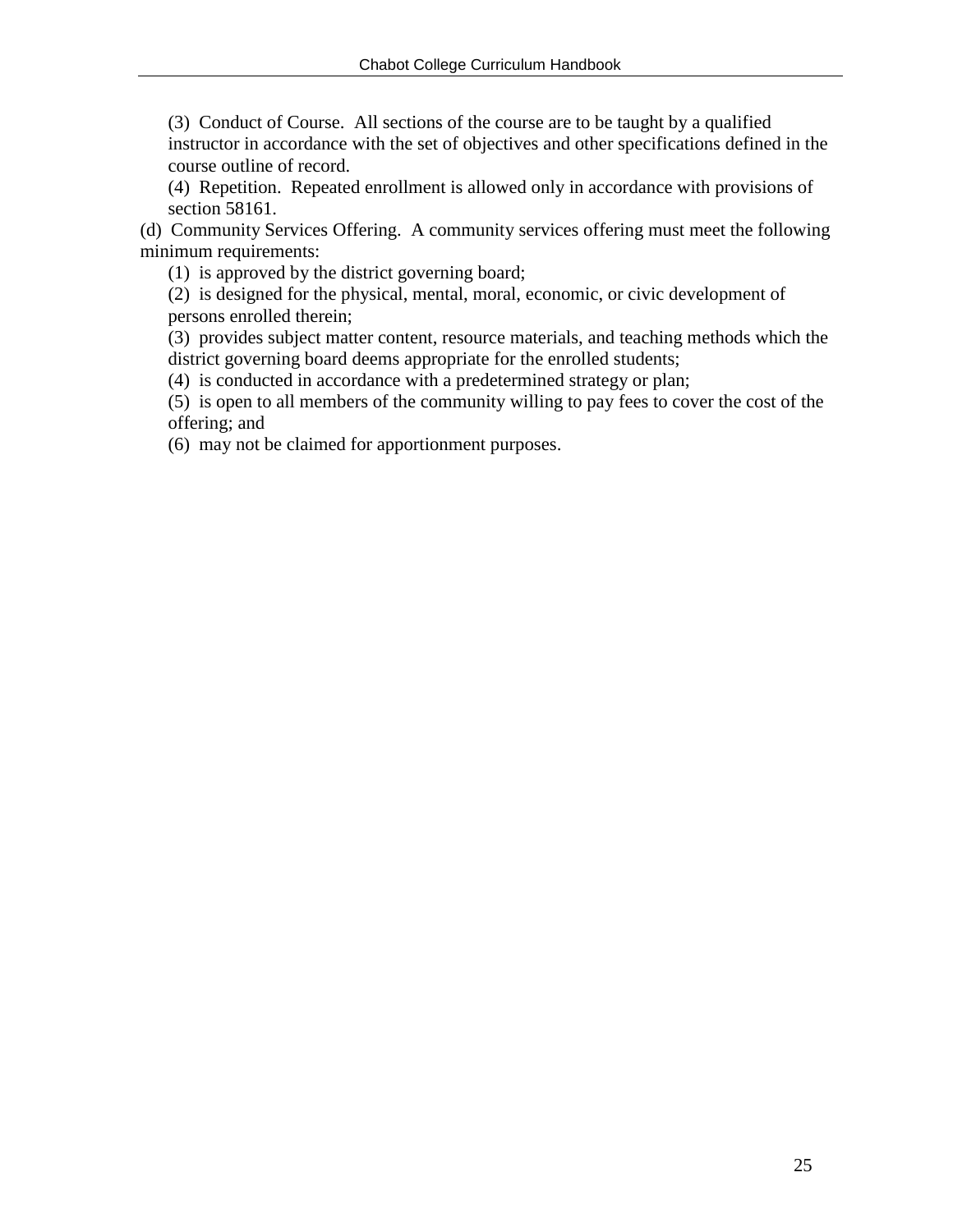# **Additional Requirements**

Title 5 §55002 does much to establish many elements of a course outline of record, but it does not paint the complete picture of what the course outline of record must accommodate. The following list is meant to provide a broader snapshot of these additional factors, both from within Title 5 and from other sources.

| <b>Alternative Course Formats</b> |  |
|-----------------------------------|--|
|                                   |  |
|                                   |  |
|                                   |  |
|                                   |  |
|                                   |  |
|                                   |  |
|                                   |  |
|                                   |  |
|                                   |  |
|                                   |  |
|                                   |  |
|                                   |  |
|                                   |  |
|                                   |  |

# **Resource Publications by Topic**

## **ACCREDITATION**

**Accreditation Standards (Accrediting Commission for Community and Junior Colleges - ACCJC, 2002)**

<http://www.accjc.org/>

*The 2002 Accreditation Standards: Implementation* **(Academic Senate for California Community Colleges - ASCCC, 2004)**  <http://www.asccc.org/Publications/Papers/AccreditationStandards.html>

*Working with the 2002 Accreditation Standards: The Faculty's Role* **(ASCCC, 2005)** <http://www.asccc.org/Publications/Papers/AccreditationStandards2005.html>

**ARTICULATION** *A Transfer Discussion Document* **(Intersegmental Committee of the Academic Senates - ICAS, 2006)** <http://www.asccc.org/icas.html>

*California Articulation Policies and Procedures Handbook* **(California Intersegmental Articulation Council - CIAC, 2006)** <http://ciac.csusb.edu/ciac/>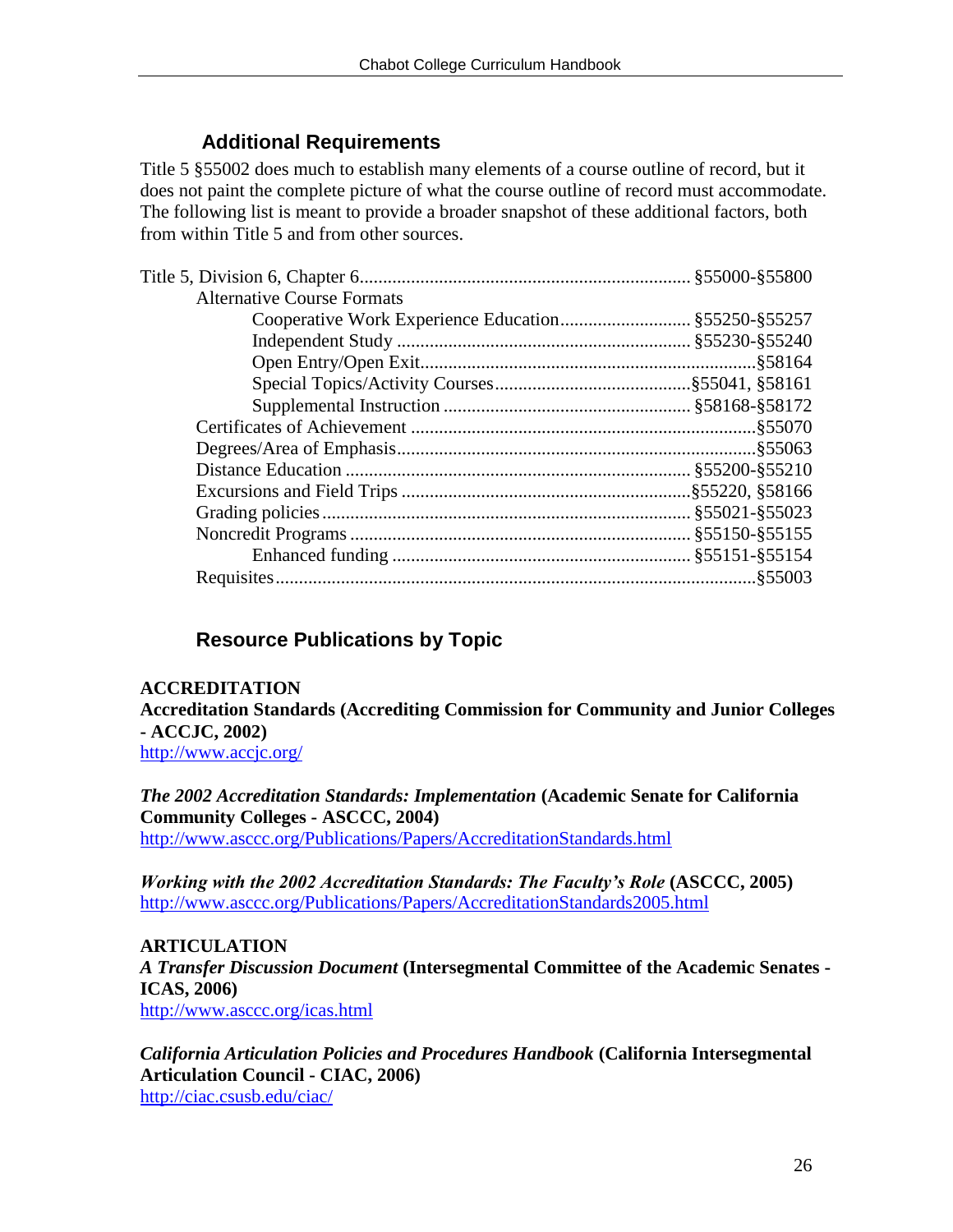# **CHANCELLOR'S OFFICE GUIDELINES**

#### *Budget and Accounting Manual*

[http://www.cccco.edu/AboutUs/Divisions/FinanceFacilities/FiscalServices/ManualsPublicati](http://www.cccco.edu/AboutUs/Divisions/FinanceFacilities/FiscalServices/ManualsPublications/tabid/331/Default.aspx) [ons/tabid/331/Default.aspx](http://www.cccco.edu/AboutUs/Divisions/FinanceFacilities/FiscalServices/ManualsPublications/tabid/331/Default.aspx)

#### *California Community Colleges Taxonomy of Programs*

[http://www.cccco.edu/AboutUs/Divisions/AcademicAffairs/CreditProgramandCourseApprov](http://www.cccco.edu/AboutUs/Divisions/AcademicAffairs/CreditProgramandCourseApproval/ReferenceMaterials/tabid/412/Default.aspx) [al/ReferenceMaterials/tabid/412/Default.aspx](http://www.cccco.edu/AboutUs/Divisions/AcademicAffairs/CreditProgramandCourseApproval/ReferenceMaterials/tabid/412/Default.aspx) (see "*Taxonomy of Programs*")

#### *Distance Education Guidelines*

[http://www.cccco.edu/AboutUs/Divisions/AcademicAffairs/DistanceEducation/Regulationsa](http://www.cccco.edu/AboutUs/Divisions/AcademicAffairs/DistanceEducation/RegulationsandGuidelines/tabid/767/Default.aspx) [ndGuidelines/tabid/767/Default.aspx](http://www.cccco.edu/AboutUs/Divisions/AcademicAffairs/DistanceEducation/RegulationsandGuidelines/tabid/767/Default.aspx)

#### **Implementing Title 5 and DSP&S Guidelines**

[http://www.cccco.edu/AboutUs/Divisions/StudentServices/DSPS/DSPSTitle5Implementing](http://www.cccco.edu/AboutUs/Divisions/StudentServices/DSPS/DSPSTitle5ImplementingGuidelines/tabid/667/Default.aspx) [Guidelines/tabid/667/Default.aspx](http://www.cccco.edu/AboutUs/Divisions/StudentServices/DSPS/DSPSTitle5ImplementingGuidelines/tabid/667/Default.aspx)

#### *Program and Course Approval Handbook*

*[http://www.cccco.edu/AboutUs/Divisions/AcademicAffairs/CreditProgramandCourseApprov](http://www.cccco.edu/AboutUs/Divisions/AcademicAffairs/CreditProgramandCourseApproval/ReferenceMaterials/tabid/412/Default.aspx) [al/ReferenceMaterials/tabid/412/Default.aspx](http://www.cccco.edu/AboutUs/Divisions/AcademicAffairs/CreditProgramandCourseApproval/ReferenceMaterials/tabid/412/Default.aspx)*

#### *Student Attendance Accounting Manual*

[http://www.cccco.edu/AboutUs/Divisions/FinanceFacilities/FiscalServices/ManualsPublicati](http://www.cccco.edu/AboutUs/Divisions/FinanceFacilities/FiscalServices/ManualsPublications/tabid/331/Default.aspx) [ons/tabid/331/Default.aspx](http://www.cccco.edu/AboutUs/Divisions/FinanceFacilities/FiscalServices/ManualsPublications/tabid/331/Default.aspx)

## **CURRICULUM AND CURRICULUM PROCESSES**

*Critical Thinking Skills in the College Curriculum* **(ASCCC, 1988)** <http://www.asccc.org/Publications/Papers/CriticalThinkingSkills.htm>

*Good Practices for Course Approval Processes* **(ASCCC, 1998)** <http://www.asccc.org/Publications/Papers/CoursApp.htm>

*Information Competency in the California Community Colleges* **(ASCCC, 1998)** [http://www.ccccurriculum.info/Curriculum/DevelopCurOutline/Info\\_competency.htm](http://www.ccccurriculum.info/Curriculum/DevelopCurOutline/Info_competency.htm)

*Information Competency: Challenges and Strategies for Development* **(ASCCC, 2002)** <http://www.asccc.org/Publications/Papers/InfoCompetency2002.htm>

*Integrated Approach to Multicultural Education* **(ASCCC, 1995)** [http://www.asccc.org/Publications/Papers/integrated\\_multieducation.html](http://www.asccc.org/Publications/Papers/integrated_multieducation.html)

*The Curriculum Committee: Role, Structure, Duties, and Standards of Good Practice* **(ASCCC, 1996)**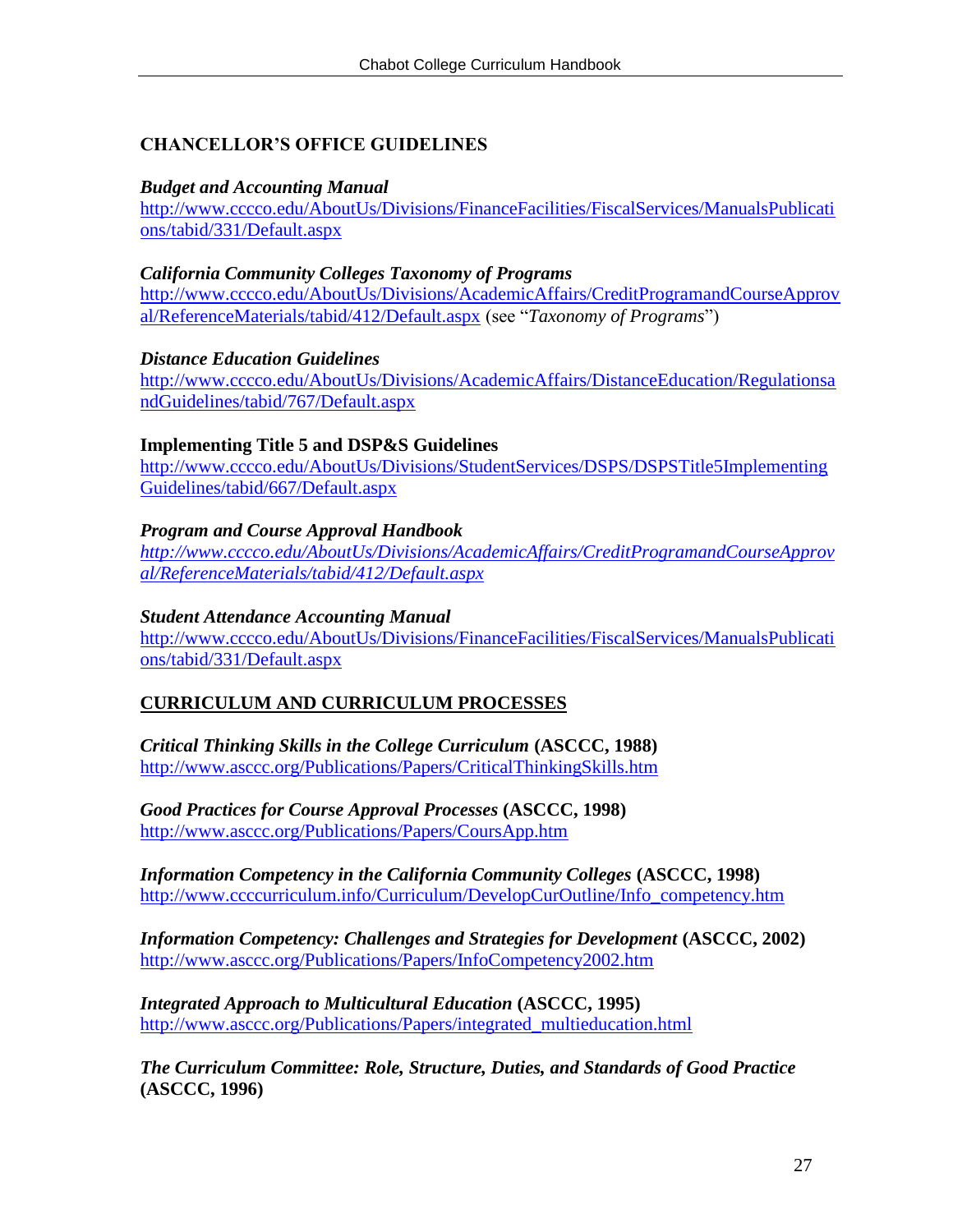<http://www.asccc.org/Publications/Papers/CURRCOM.htm>

# **DISTANCE EDUCATION**

*Distance Learning Manual* **(ACCJC, 2006)** [http://www.accjc.org/ACCJC\\_Publications.htm](http://www.accjc.org/ACCJC_Publications.htm)

*Ensuring the Appropriate Use of Educational Technology: An Update for Local Academic Senates* **(ASCCC, 2008)** <http://www.asccc.org/Publications/Ppr.asp>

*Evidence of Quality in Distance Education* **(U.S. Department of Education, 2006)** <http://www.asccc.org/Events/Curriculum/Presentations2006/BinderTOC2006.htm>

## **MISCELLANEOUS**

*Joint Review for Library/Learning Resources by Classroom and Library Faculty for New Courses and Programs* **(ASCCC, 1995)** [http://www.asccc.org/Publications/Papers/joint\\_review\\_library.html](http://www.asccc.org/Publications/Papers/joint_review_library.html)

*Program Review: Developing a Faculty Driven Process* **(ASCCC, 1996)** [http://www.asccc.org/Publications/Papers/Program\\_review.html](http://www.asccc.org/Publications/Papers/Program_review.html)

*Promoting and Sustaining an Institutional Climate of Academic Integrity* **(ASCCC, 2007)** <http://www.asccc.org/Publications/Papers/AcademicIntegrity.html>

# **MINIMUM QUALIFICATIONS**

*Minimum Qualifications for Faculty and Administrators in the California Community Colleges* **(California Community Colleges Chancellor's Office - CCCCO, 2006)** [http://www.cccco.edu/AboutUs/Divisions/AcademicAffairs/MinimumQualifications/tabid/73](http://www.cccco.edu/AboutUs/Divisions/AcademicAffairs/MinimumQualifications/tabid/735/Default.aspx) [5/Default.aspx](http://www.cccco.edu/AboutUs/Divisions/AcademicAffairs/MinimumQualifications/tabid/735/Default.aspx)

*Placement Of Courses Within Disciplines* **(ASCCC, 1994)** [http://www.asccc.org/Publications/Papers/Discipline\\_placement.htm](http://www.asccc.org/Publications/Papers/Discipline_placement.htm)

*Qualifications For Faculty Service In The California Community Colleges: Minimum Qualifications, Placement Of Courses Within Disciplines, And Faculty Service Areas* **(ASCCC, 2004)** <http://www.asccc.org/Publications/Papers/QualificationsFacultyService.htm>

**NONCREDIT**

A Learner-Centered Curriculum for All Students *– The Report of the Noncredit Alignment Project* **(CCCCO, 2006)**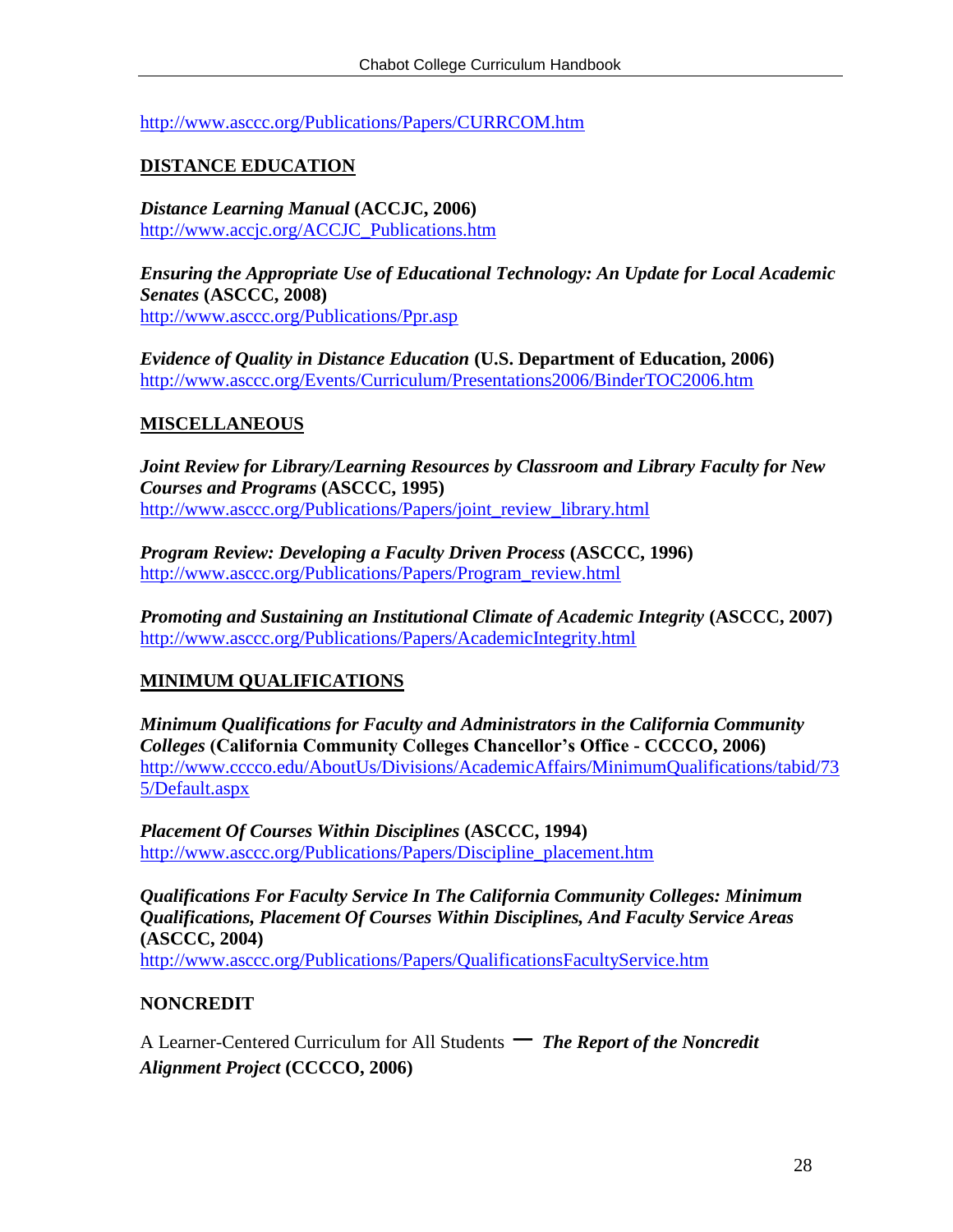[http://www.cccco.edu/AboutUs/Divisions/AcademicAffairs/InstructionalProgramsandServic](http://www.cccco.edu/AboutUs/Divisions/AcademicAffairs/InstructionalProgramsandServicesUnit/Noncredit/tabid/531/Default.aspx) [esUnit/Noncredit/tabid/531/Default.aspx](http://www.cccco.edu/AboutUs/Divisions/AcademicAffairs/InstructionalProgramsandServicesUnit/Noncredit/tabid/531/Default.aspx)

*Noncredit at a Glance* **(CCCCO, 2006)**

[http://www.cccco.edu/AboutUs/Divisions/AcademicAffairs/InstructionalProgramsandServic](http://www.cccco.edu/AboutUs/Divisions/AcademicAffairs/InstructionalProgramsandServicesUnit/Noncredit/tabid/531/Default.aspx) [esUnit/Noncredit/tabid/531/Default.aspx](http://www.cccco.edu/AboutUs/Divisions/AcademicAffairs/InstructionalProgramsandServicesUnit/Noncredit/tabid/531/Default.aspx)

# **PREREQUISITES, COREQUISITES, AND ADVISORIES**

*Establishing Prerequisites* **(ASCCC, 1992)** http://www.asccc.org/Publications/Papers/Establishing prerequisites.html

*Good Practices for the Implementation of Prerequisites* **(ASCCC, 1997)** [http://www.asccc.org/Publications/Papers/good\\_practice\\_prerequis.htm](http://www.asccc.org/Publications/Papers/good_practice_prerequis.htm)

*Prerequisites, Corequisites, Advisories, and Limitations on Enrollment* (CCCCO, 1997) <http://www.cccco.edu/Portals/4/AA/CP%20&%20CA3/Prerequisites.doc>

*Model District Policy for Prerequisites, Corequisites, Advisories on Recommended Preparation, and Other Limitations on Enrollment* **(California Community College Board of Governors, 1993)**

<http://www.ccccurriculum.info/Curriculum/RegulationsGuidelines/ModelDistrictPolicy.htm>

# **Websites and Resources**

Academic Senate for California Community Colleges (ASCCC) [www.asccc.org](http://www.asccc.org/)

California Department of Education (K-12) <http://www.cde.ca.gov/>

California Community Colleges Chancellor's Office (CCCCO) [http://www.cccco.edu](http://www.cccco.edu/)

California State University (CSU) <http://www.calstate.edu/>

University of California (UC) [http://www.universityofcalifornia.edu](http://www.universityofcalifornia.edu/)

Western Association of Schools and Colleges (WASC) <http://www.wascweb.org/>

Accrediting Commission for Community and Junior Colleges (ACCJC) <http://www.accjc.org/>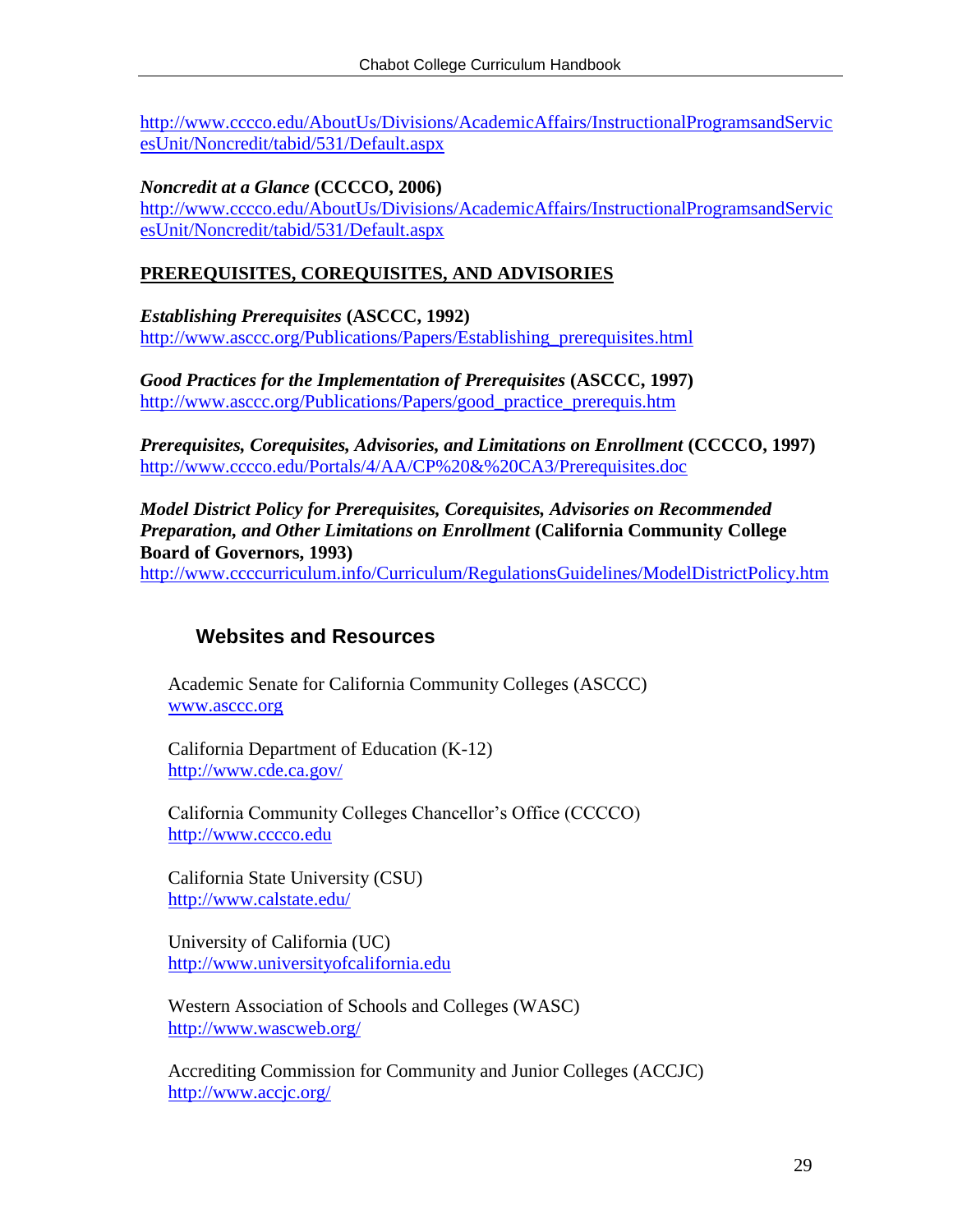United States Department of Education (USDE) <http://www.ed.gov/index.jhtml>

Intersegmental Committee of the Academic Senates (ICAS) <http://www.asccc.org/icas.html>

California Intersegmental Articulation Council (CIAC) <http://ciac.csusb.edu/ciac/index.html>

CCC Regional Consortia <http://www.cccco.edu/divisions/esed/cte/advisories/consortia/consortia.htm>

Articulation System Stimulating Interinstitutional Student Transfer (ASSIST) [http://www.assist.org](http://www.assist.org/)

CSU Lower Division Transfer Pattern (LDTP) <http://www.calstate.edu/AcadAff/ldtp/>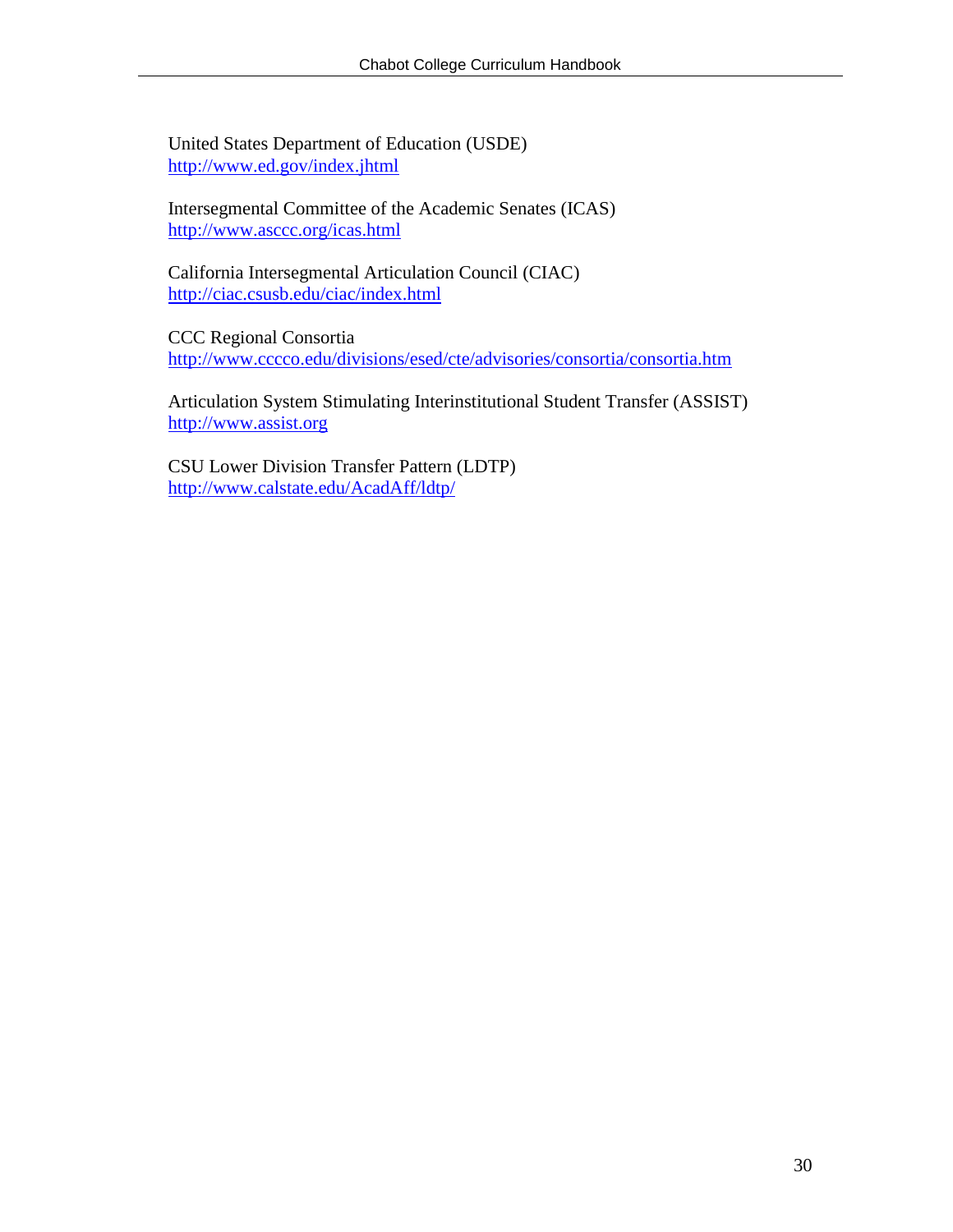# **1.4 What to Look for When Reviewing Course Outlines**

## **Need/Justification/Goals**

- All courses should be appropriate to the mission of the California Community College System, as defined in California Education Code § 66010.4.
- The outline must clearly state the course's role in the fulfillment of a degree, certificate, transfer, or other need.
- How the course relates to, or differs from, similar courses should be distinguished.
- The primary course purpose must be clearly stated to allow evaluation of objectives.
- New career technical and transfer programs place external research requirements on demonstrating need for these programs and courses.

## **Units**

- One credit hour or unit should encompass no fewer than 48 hours of coursework (course time in or out of class).
- The course outline of record should justify or validate these hours relative to the units being listed.
- Articulation agreements and other external factors may need to be considered.
- While examples often rely upon using the traditional 3 hours per week to determine a unit, the credit hour or unit is more appropriately defined by hours per course, which more easily allows for alternative term lengths.

## **Contact Hours**

- The expected number of contact hours for the course as a whole should be listed.
- Like units, the need for these hours should be substantiated by the other elements of the course outline of record.

## **Prerequisite Skills and Limitations on Enrollment**

- Any course requiring another course as a requisite must demonstrate the need through one of several methods.
- Validation, when required, at a minimum must include a content review described below.
- For pre- and corequisites, the course outline must document entry skills without which student success is highly unlikely.
- For advisories, the course outline must document entry skills which are either necessary but are likely to be obtained by other means or, while not necessary, would broaden or enhance student learning but are not fundamental to student success.
- Requisites may have implications for articulated courses.
- Limitations on enrollment should be fair and reasonable and should produce consistent evaluation results.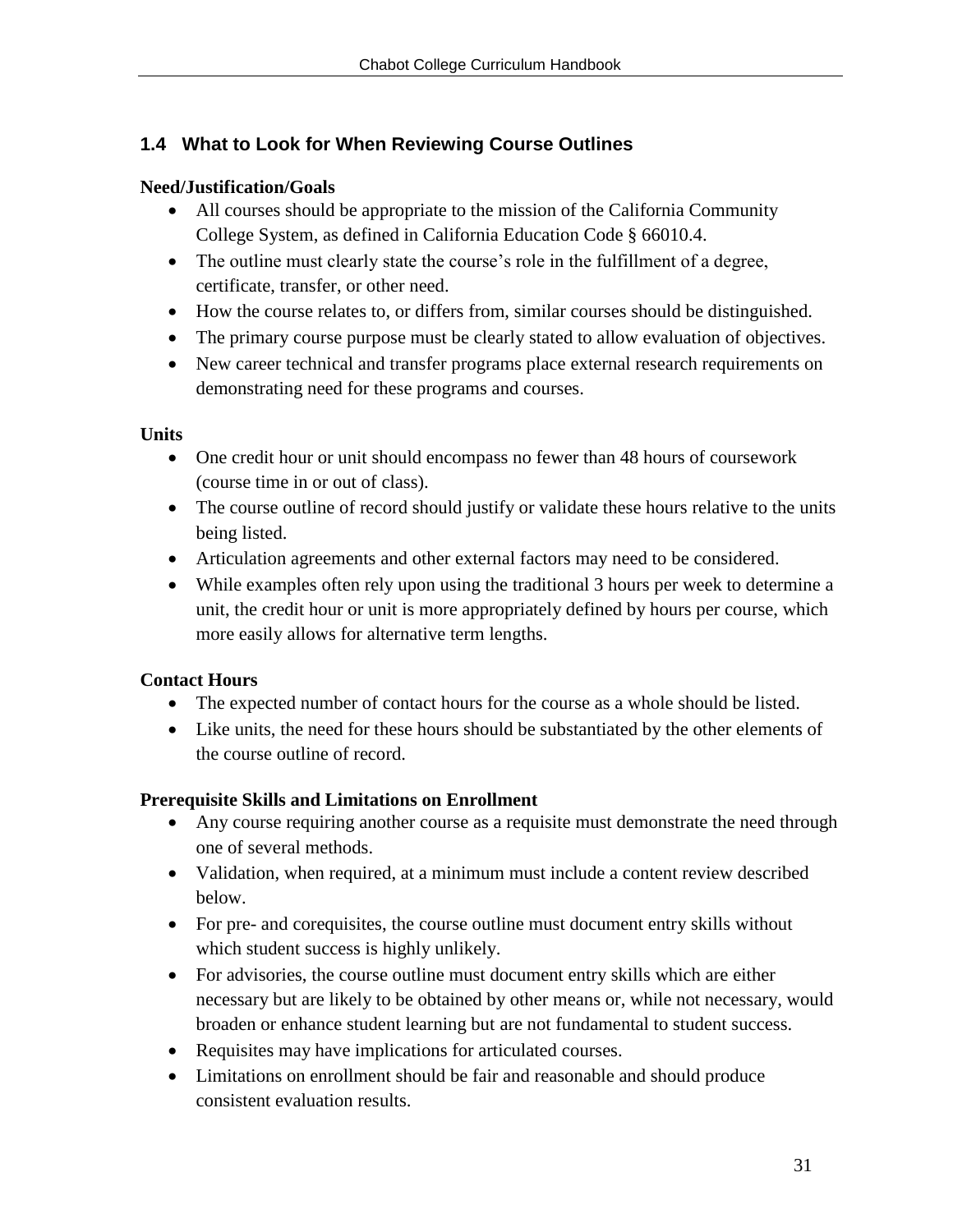# **Catalog Description**

- The catalog description often begins with a short paragraph (course description) that provides a well-developed overview of topics covered.
- Identification of the target audience depending on whether the course is required for the major, degree or certificate, transfer, etc., will assist students in their educational planning.
- Prerequisites, corequisites, advisories and/or limitations on enrollments must be listed.
- Designation of course repeatability must be listed.
- Lecture/lab/activity/studio hours and units are included.
- Field trip potential or other requirements that may impose a logistical or fiscal burden upon the students should be included along with an option for alternatives.

# **Objectives**

- Objectives should be stated in terms of what students will be able to do.
- Objectives should clearly connect to achievement of the course goals.
- Objectives should be concise but complete: ten objectives might be too many; one is not enough.
- Objectives should use verbs showing active learning.
- Theory, principles, and concepts must be adequately covered. Skills and applications are used to reinforce and develop concepts.
- Each objective should be broad in scope, not too detailed, narrow, or specific.

# **Content**

- The content element contains a complete list of all topics to be taught in the course.
- The list should be arranged by topic with sub-headings.
- Content items should be subject based.

# **Methods of Instruction**

- The proposed learning environment is realistic to the needs of the learning experience.
- The methods of instruction appropriately ensure that quality occurs in an equal and consistent manner irrespective of any delivery constraints.
- Methods of instruction should be appropriate to the objectives.
- Types or examples of methods of instruction are required. If all instructors agree, the course outline may show just one teaching pattern. However, instructors have the freedom to choose how they will achieve course objectives. If other methods are used, options should be described fully.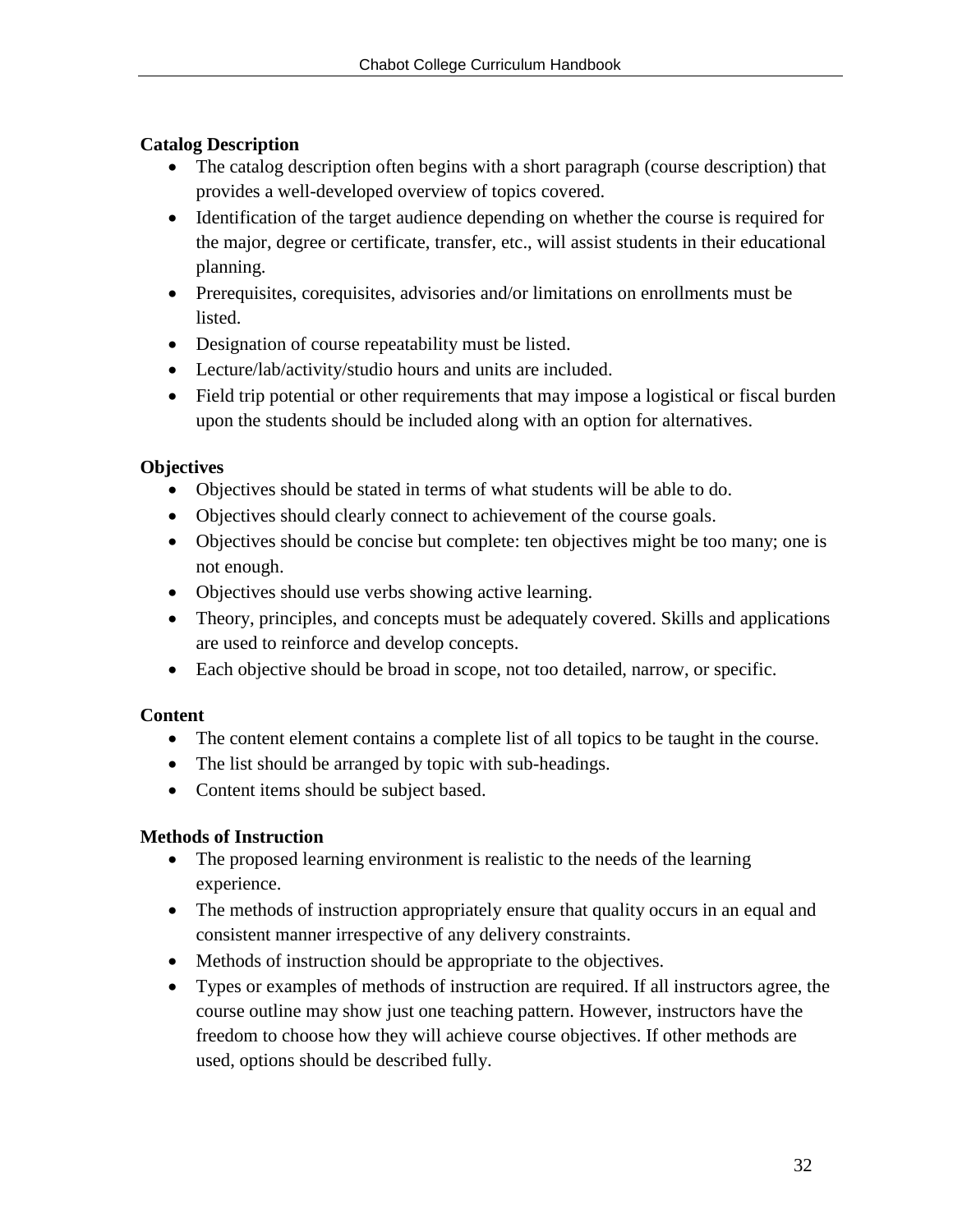The difficulty standard for degree-applicable credit courses requires that instruction elicit college-level effort, particularly in terms of critical thinking.

## **Methods of Evaluation**

- In addition to listing graded assignments, the course outline should describe the basis for grading or other evaluations, and relate the methods of evaluation to skills and abilities in objectives.
- Be sure that knowledge of required material constitutes a significant portion of the grade as reflected in assignments and methods of evaluation.
- The difficulty standards for degree-applicable credit, nondegree-applicable credit and noncredit courses vary quite a bit, particularly in terms of critical thinking, and this should be reflected in the methods of evaluation.

# **Assignments**

- Assignment examples, if provided, should reflect coverage of all objectives and content.
- Assignment examples can include supplemental reading materials beyond the required text(s).
- Optional and alternate assignment examples can and in some cases should be included. (e.g. an alternate assignment allowed in lieu of a required field trip or a cost-bearing assignment such as theatre tickets).
- In addition to listing graded assignments, the developer of the course outline should give the basis for grading, and relate assignments to skills and abilities in objectives. For example, say "written assignments that show development of self-criticism." Attach examples if needed.
- Out-of-class assignments must be sufficient to show independent work.
- The difficulty standard for degree-applicable credit courses requires that assignments must reflect college-level effort, particularly in terms of critical thinking.

# **Required Texts and Other Instructional Materials**

- This element includes the text (if required; with date of publication) and other instructional material.
- Text and other learning materials may have external requirements due to articulation requirements or certification requirements found in many programs.
- This section only contains that which is required for the student to be able to effectively participate in and successfully pass the course.
- Assignments specific to required reading and instructional materials should be given in the form of examples, where possible.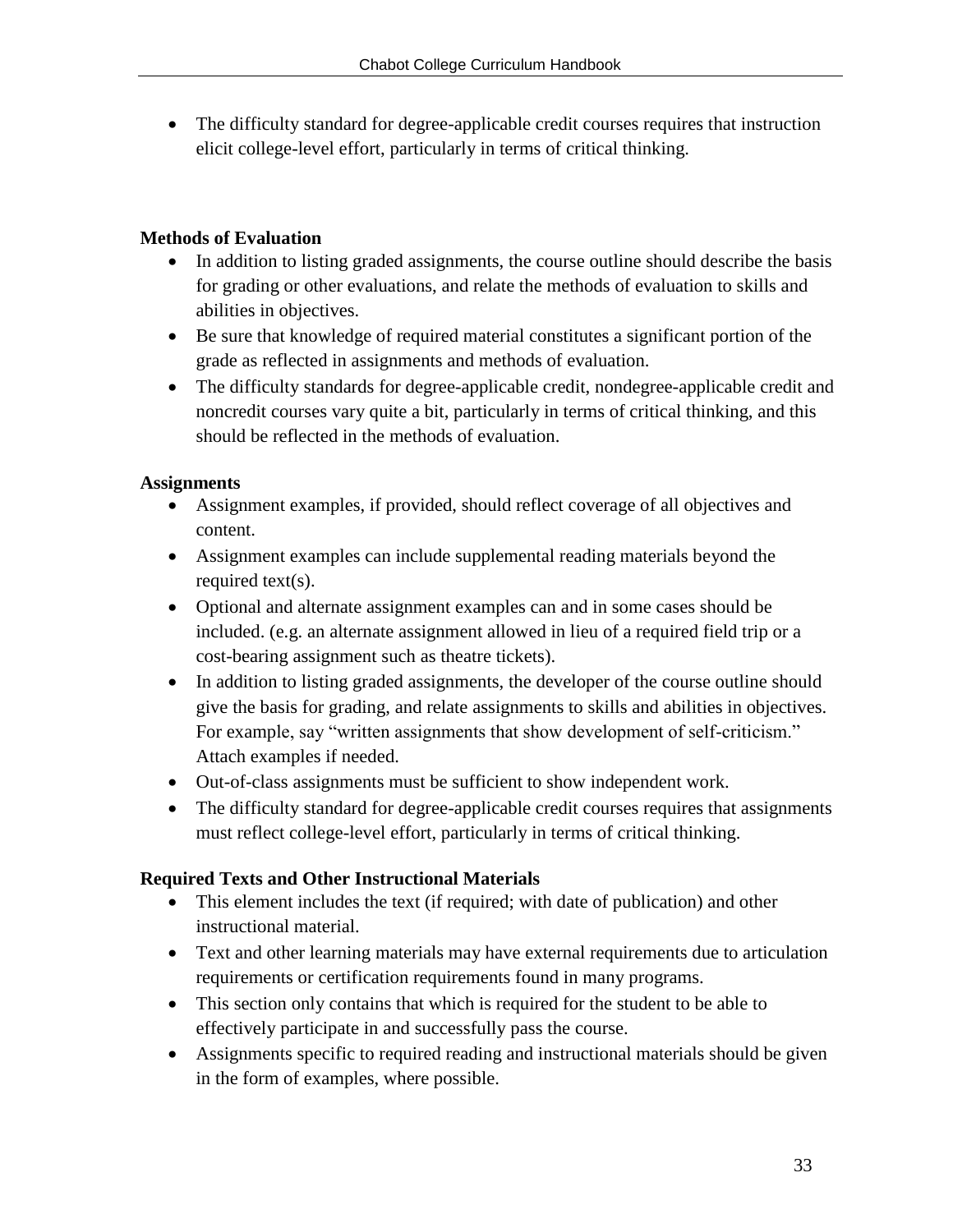Appendix A: Required Information for Program Submission to the State

All programs need the following data elements:

- 1. Number of students completing the degree annually
- 2. FTEF dedicated to teaching in the degree
- 3. Next Program Review date
- 4. Approximate percentage of courses in program offered in distance ed format (choose either 0%, 1-49%, 50-99%, or 100%)

In addition, CTE programs require the following data elements:

- 1. Net annual labor demand
- 2. Approval by the CTE Regional Consortium (See Tom Clark for more details)

The following supporting documents are needed for all programs:

- 1. Narrative
- 2. Course Outlines for all courses in the degree

Transfer degrees also require:

1. Transfer documentation—one ASSIST Articulation Agreement by Major showing that required courses fulfill the majority of lower division requirements for the baccalaureate major

CTE degrees also require:

- 1. Labor Market Information & Analysis
- 2. Advisory Committee Recommendation
- 3. Regional Consortia Approval Meeting Minutes

Narratives should use the following format:

- 1. Program Goals and Objectives
- 2. Catalog Description
- 3. Program Requirements
- 4. Master Planning
- 5. Enrollment and Completer Projections
- 6. Place of Program in Curriculum/Similar Programs
- 7. Similar Programs at Other Colleges in Service Area

For details on these various elements, please refer to the Program and Course Approval Handbook

([http://extranet.cccco.edu/Portals/1/AA/ProgramCourseApproval/Handbook\\_5thEd\\_BOGapproved.p](http://extranet.cccco.edu/Portals/1/AA/ProgramCourseApproval/Handbook_5thEd_BOGapproved.pdf) [df\)](http://extranet.cccco.edu/Portals/1/AA/ProgramCourseApproval/Handbook_5thEd_BOGapproved.pdf) or talk to the curriculum chair.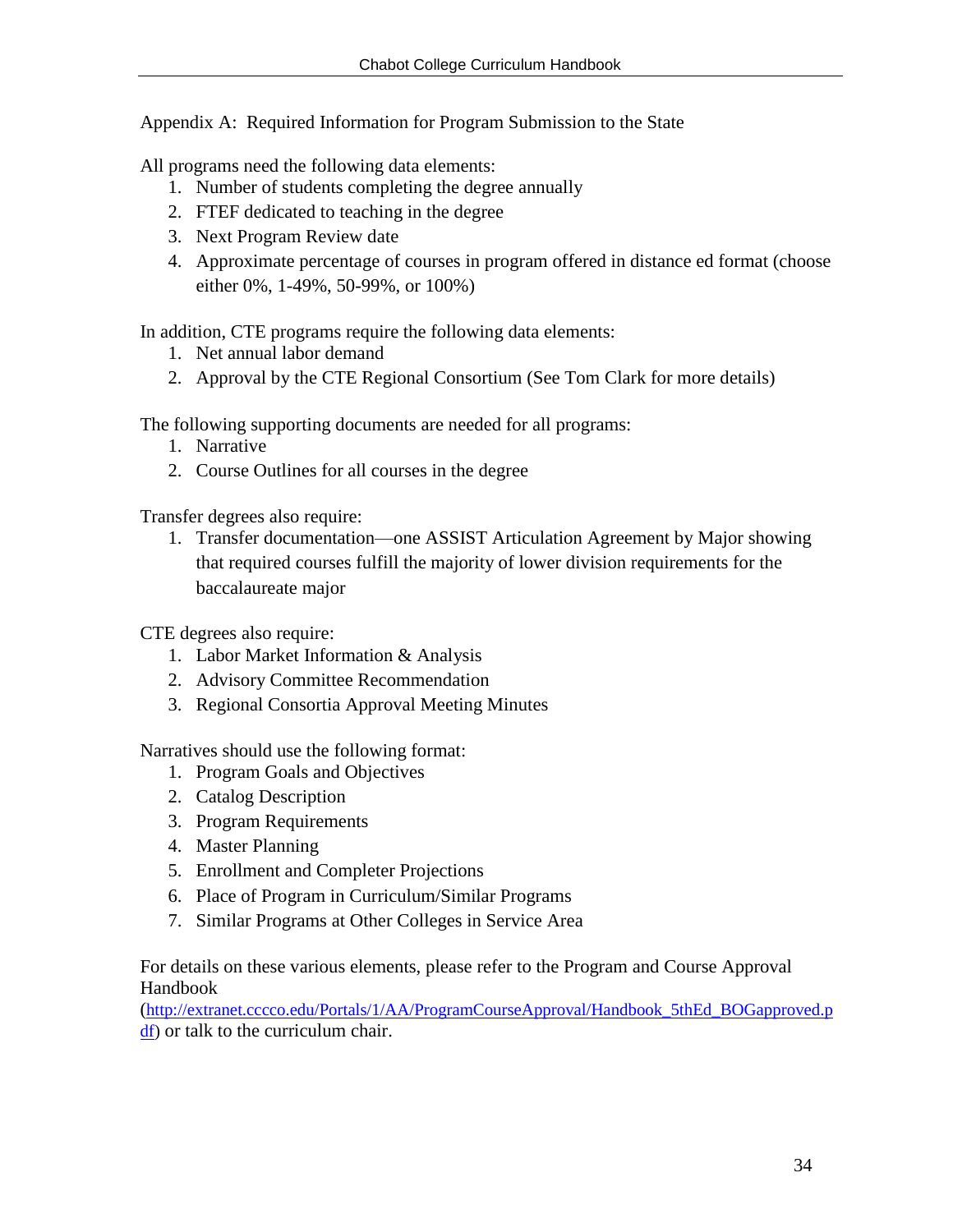#### Appendix B: CurricUNET Guides

#### Guide 1: **LOGGING INTO CURRICUNET AND CHANGING YOUR PASSWORD**.

Log on: [www.curricunet.com/chabot](http://www.curricunet.com/chabot)

user name is your Group wise name: First initial and last name in all one word..like for Groupwise. Log in password: changeme

You need to change your password first. Select Personal Info (the very first item on the menu under Prefs)

You will see much of your contact info has already been loaded in....scroll to the bottom ... enter your new password and save this information (there is a box at the very bottom).

You now have access to the system.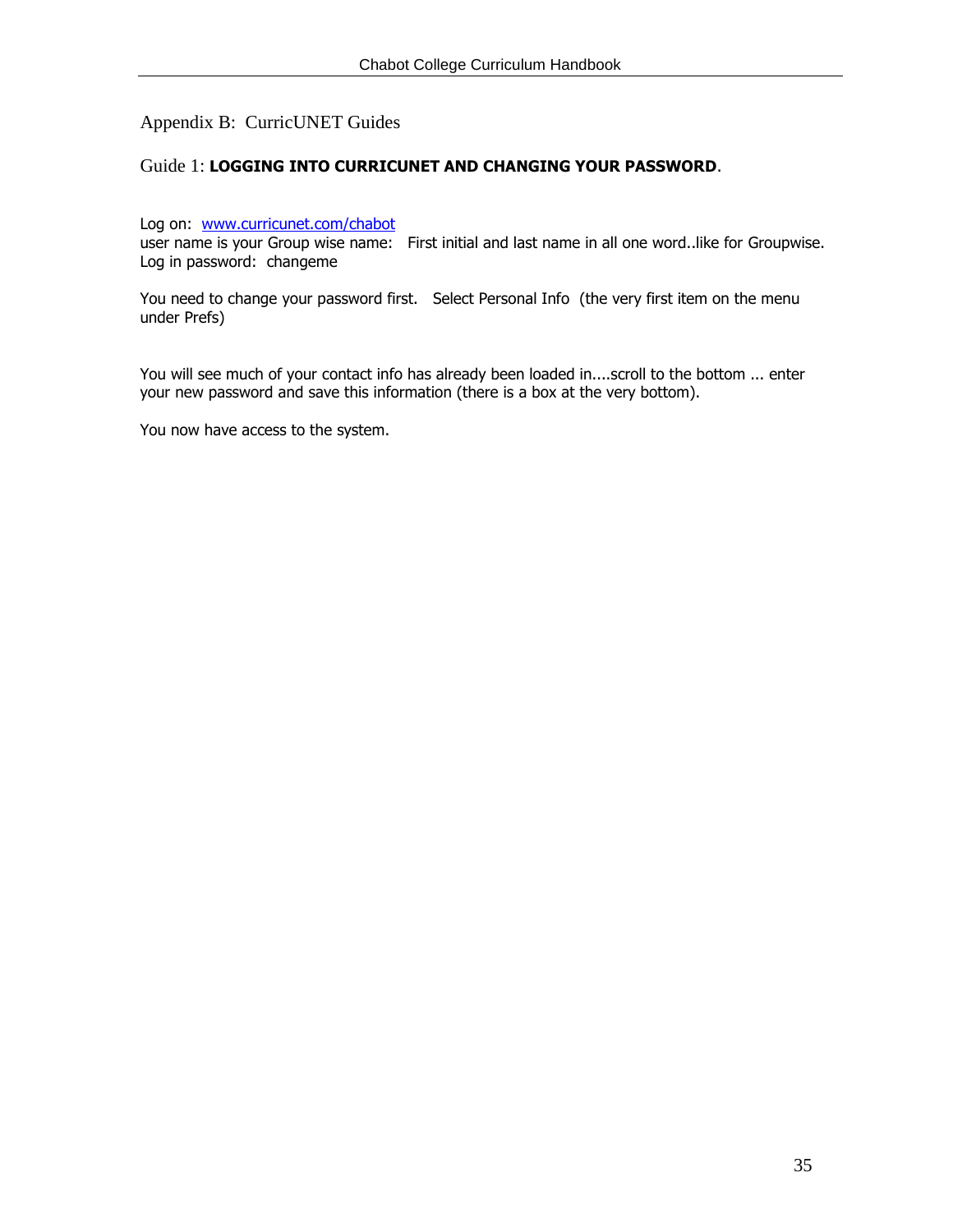# Guide 2: **Course Modification Instructions**

After logging in…

- 1. Under **BUILD**, **Select Courses** and then **Select Course Modification.**
- *2.* The Course Search screen appears. **Select Active** . Using drop down menu titled "Discipline"…(*in the Middle of the screen)*, … **select your discipline** from the drop down menu (most will have only one, some faculty will have more than one). (select the one where the course is located). *If you don't find that you are not "attached to your discipline" let me know.*
- 3. Put in the course number you are modifying in the Course Number box..**Hit [OK]**  (The title will fill in). If you don't specify a particular course all active courses will appear.
- 4. When the Course appears (you will see three) icons ….A "WR", a pencil, and two overlapping sheets of paper. The icon Legend is on the right hand side of the screen.
- 5. You will **select the COPY** icon ( two little overlapping sheets of paper). If you want to see what the current course outline looks like select the "WC" and print it out. In selecting the COPY icon , the system makes a copy and keeps the current version in the history files. Later you can select the CC icon and see the changes you made in highlights.
- 6. You will see a box "Course Review Proposal" with a Drop down menu… Select the appropriate approval process for your proposal**. There are 3 distinct approval processes from which to choose :** (Shared Modified Course proposal (if this course has the same rubric and course number as a LPC course then you would select this approval process), Modified Course Proposal or Deactivate a course (if you want to "delete/deactivate" a course**.**
- 7. Rationale: **Need to complete**. This is similar to the "Rationale explanation" the way we did it previously...type in reason for the modifications. Doesn't have to be an extensive explanation..but the committee should understand clearly what is being modified and the necessity for the changes**. Hit [OK]**
- 8. You can add a co-contributor who can share in the development/modification of this proposal, if you want. This step is not required.
- 9. You will see a menu on the right with a series of boxes, (**course checklist**). Each item represents a separate element of the proposal. You will also see a list of directives on the left…telling you which elements (boxes) have to be completed (checked off). You access the element by selecting the item with the cursor, ex **COVER**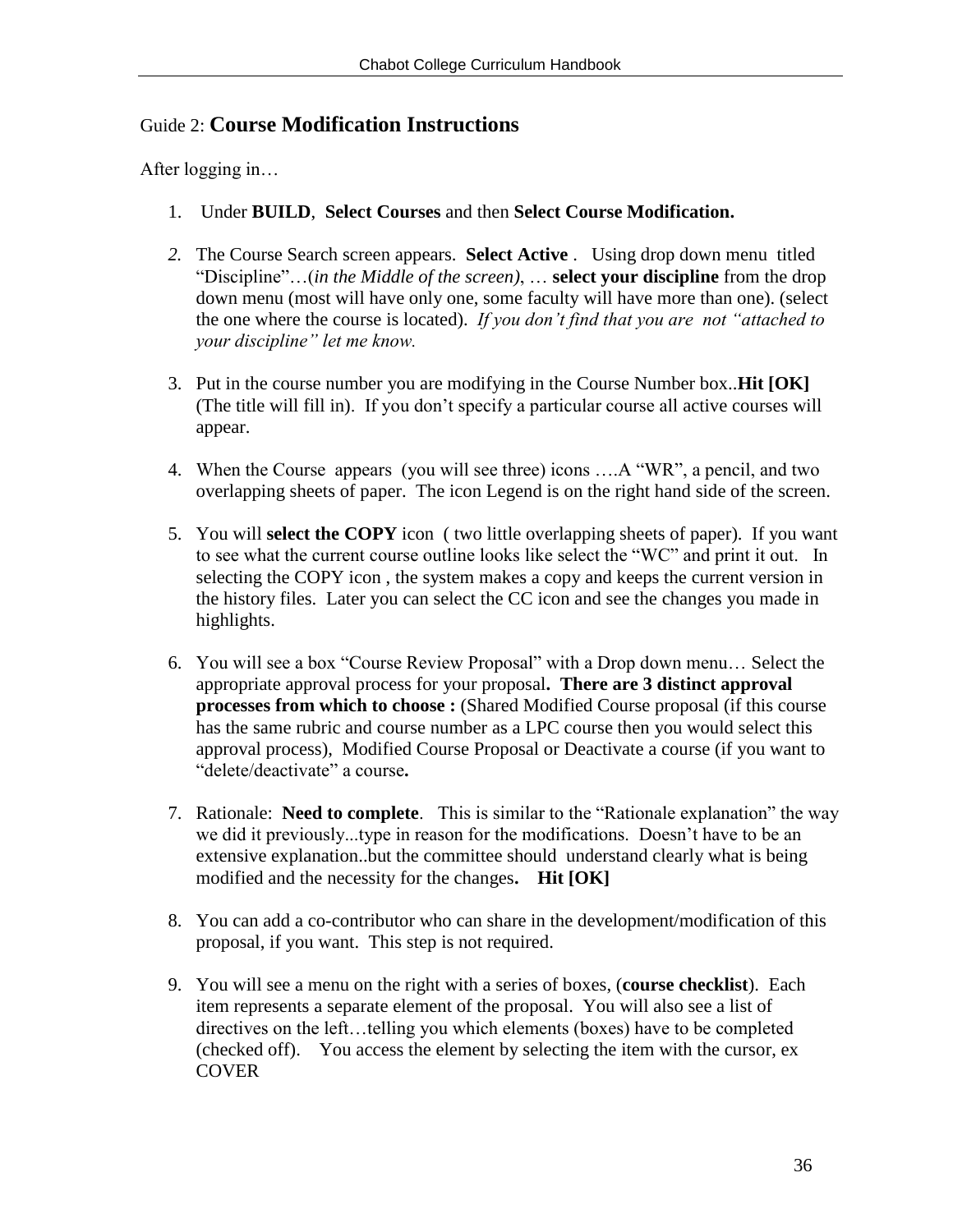The COVER page will appear… scroll down the page and see what is included in the cover page… you will need to write up a Class Schedule Description…this can be identical to the Catalog Description or you can write up a abbreviated Class Schedule description (I would suggest using the catalog description for now). There is a limit of 75 words for the Class Schedule description. At the bottom you will need to select the start date … for each of proposals submitting in this Curriculum Cycle will be **Fall 2013.**

The Shared course box remains NO… If it says YES, check the NO box. If you are modifying a course with the same rubric/course number as a LPC course you are using the wrong process. Exit this one and select the Shared Course Modified Course Proposal.

Select **SAVE** and **FINISH** You will notice that when you select FINISH the "COVER" box has been checked off (menu on the right)...the page is now LOCKED. If you need to modify this page later you have to UNLOCK it first.

- 10. Proceed down the entire list. You will be presented with a editing tool at the top for some of the elements…works very much like a word processor.. just type your changes (add or delete) to the outline. Remember to SAVE … and when finished with the page select **FINISH**
- 11. If there are no changes to the page you still have to scroll to the bottom and select FINISH to get that box checked off.
- 12. When all the boxes are checked off you will see the directives on the left disappear.. a red SUBMIT box by your proposal directive will appear. You are ready to SUBMIT your proposal into the approval process that you selected (see item 6 above). FOR NOW **DON'T "SUBMIT**" YOUR PROPOSAL. **JUST SAVE** IT AND NOTIFY ME THAT YOU HAVE FINISHED. This will change once we fine tune the approval process.
- 13. You will be able to monitor the progress of your proposal by logging in. Under **TRACK** select **MY PROPOSALS.** This will tell you where your proposal is in the approval process.
- 14. Once your proposal is submitted you may receive notifications from any of the reviewers. Those notifications will be e-mailed to you and will show up in your in box as [System@governet.net](mailto:System@governet.net) CurricUNET Messages – Chabot. Some are comments from curriculua area faculty and some are directing you to make changes to your proposal and resubmit it into the approval process.
- 15. Please contact me directly if you encounter any problems or have questions. Your feedback will assist me in correcting errors in the CurricUNET system.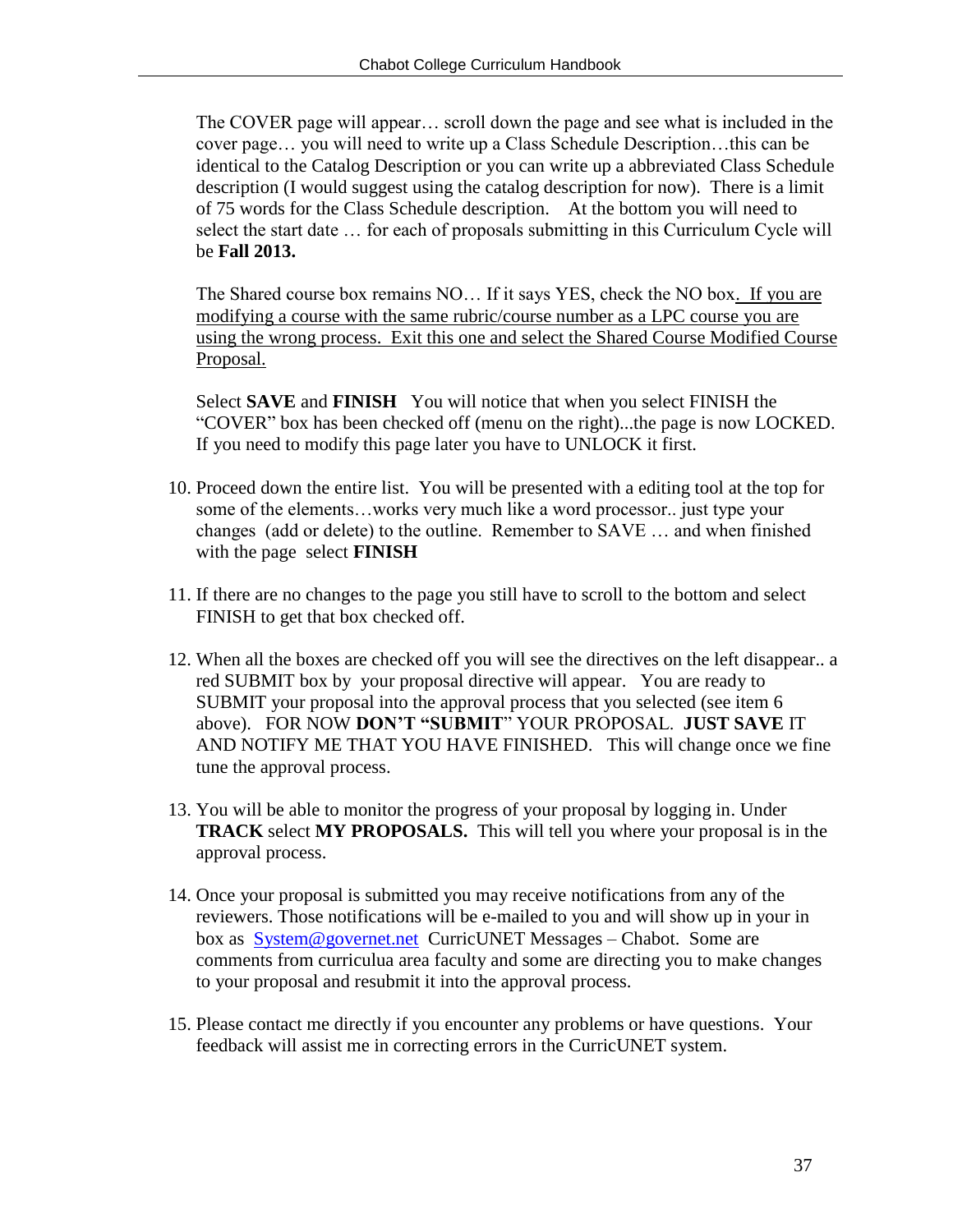#### Guide 3: **CurricUENT instructions for the ORIGINATOR (Course Author)**

#### **MONITORING YOUR PROPOSAL**

First of all you need to know you can continually monitor your proposal while it is travelling through the CurricUNET approval process. You would Log in…under TRACK, select MY PROPOSALS and you would see a list of your proposals. This is where you can ("CHECK STATUS") view the status of each of your proposals. You may see messages that were posted there by reviewers (you should have received an e-mail when a reviewer posts a message, however you can certainly check here also. If the work ORIGINATOR is highlighted in RED that means your proposal is back in your "in box" and you need to take Action to get it back in the approval process again.

#### **GETTING A MESSAGE TO CHANGE SOMETHING in your proposal**

You have a proposal in the CurricUNET approval process and you receive a note from a Curiculum member in the approval process who is reviewing to change/modify something in your proposal. You need to access your proposal to "edit".

**Here is what you do.** Log into CurricUNET.

Go to **TRACK**>>>> you can select **MY PROPOSALS..**select the class you want to change.. see below\* for what to do next.

For the proposal you need to edit ... select the button "Check Status". You can see comments reviewers have made. You can make edits using the Pencil icon...

#### **\*Using the PENCIL ICON**

 Use the **pencil icon** to "edit" your course. This will take you to the proposal where you will see the "course check Off" boxes on the left.

Locate the area that needs "editing". You may have to "UNLOCK" that page before you can edit anything. Make the necessary "edits". Check your work by selecting the WR icon to see the finish proposal. When finished with that box you are editing, be sure to select the "finish" button at the bottom.

#### **Resubmitting the proposal**

Now to get the proposal back into the review process you need to go to the HOME screen (or you can use the back arrow). You want to go back to the TRACK area and select MY APPROVALS .

Once again you will see the list of courses. Find the course that you just edited..and you will see an ACTION buttons on all the courses, but you only want to "take action" on the course you just edited. Hit that ACTION button.

On the screen you will see a place where you can make comments back to the person who had requested you edit something. For instance you could say. "Completed the requested edits" At the bottom of that screen there is a drop down menu …depending on what level you are on..highlight that element. For instance you may be in the "pre-launch" mode. Select the **SAVE**  button. This should sent your proposal back into the system.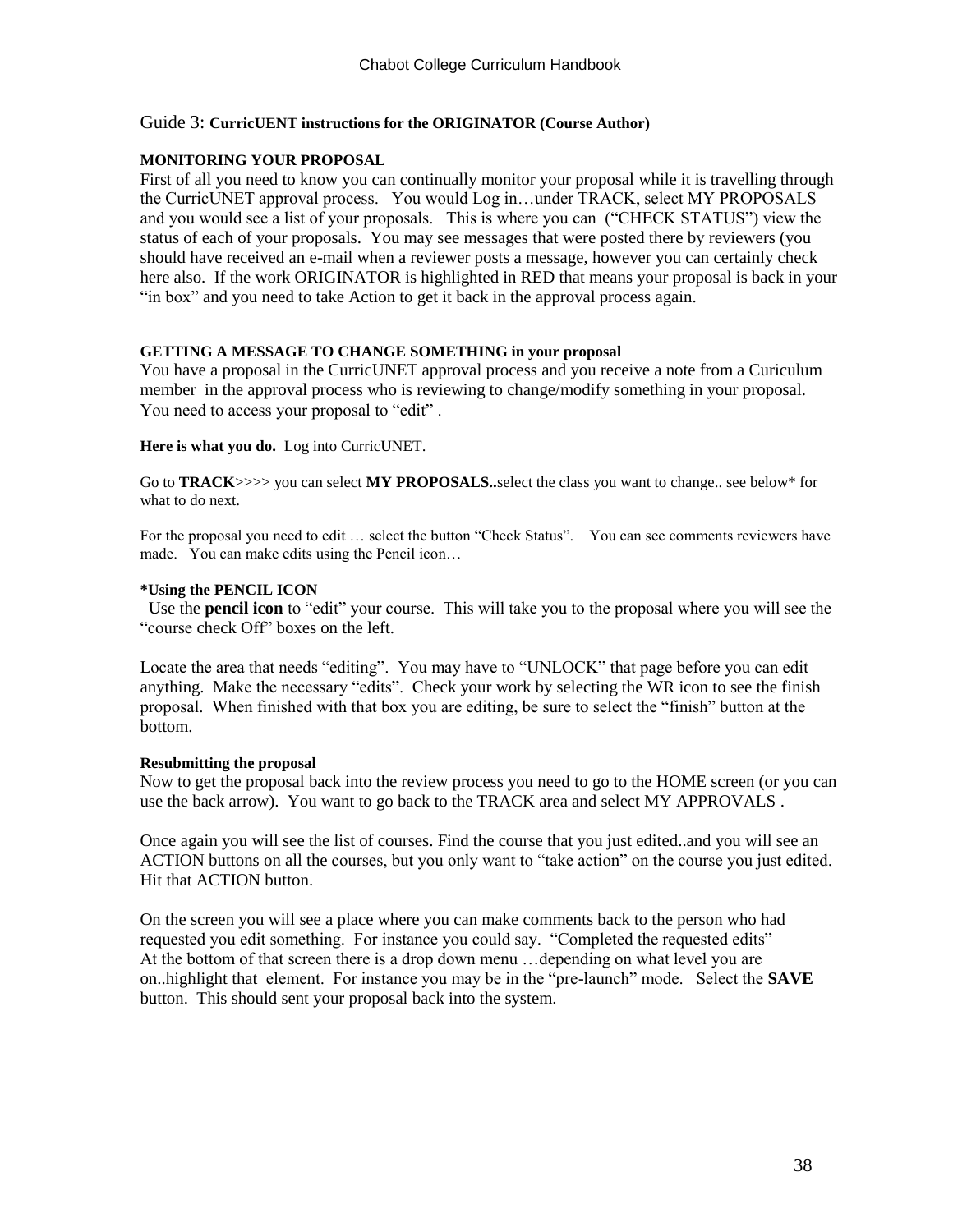#### Guide 4: **Notification and Approval Process**

Quick Reference Sheet

- 1. CurricUNET has sent an e-mail prompting you to review and take action on a curriculum proposal. Click on<http://www.curricunet.com/chabot> to enter the CurricUNET site.
- 2. Enter your **LOGIN** information: (*you will have already changed your Password, if not see instructions on How to Login and change your password*):

Your User Name is Your User Password is: (User Name and Password are case sensitive)

Click on **OK**

- 3. From the menu on the Left-hand column : Select **TRACK** then select **My Approvals**
- 4. **Approval Process** in the center of the screen you will see a dropdown/selection box: Select your role from the list *(you may have more than one role and you need to know what role you are performing for what part of the approval process)*. Click on **NEXT**.

You many review the proposal in different ways: Explanation of icons: **WR**: View the finished course outline

**CI**: View the impact this course has on other courses/programs

**CC**: For a proposal that is a revision of an existing "active" course or program this shows proposed changes

**VS**: Allows you to view actions taken thus far in the approval process for this proposal

**C!**: Allows you to view actions and comments on this proposal, identified by individual

- 5. After reviewing the course proposal, click on the **ACTION** dropdown menu at the bottom of that section. You are given previously established choices, typically you can "support/approve" the proposal, or "request changes". Some reviewers are required to take Action as the proposal will not move forward without an action on their part. For others, comments are optional. You are essentially sending a message to the Originator and others who are part of the approval process. A "request change" message may mean the proposal will not go forward without the suggested changes (depending on your role in the process). Select the **Action** you wish to take. Click **Save**.
- 6. After taking action you will be presented back to the "May Approvals" page, proposals will be displayed, with any additional approvals for the selected role.